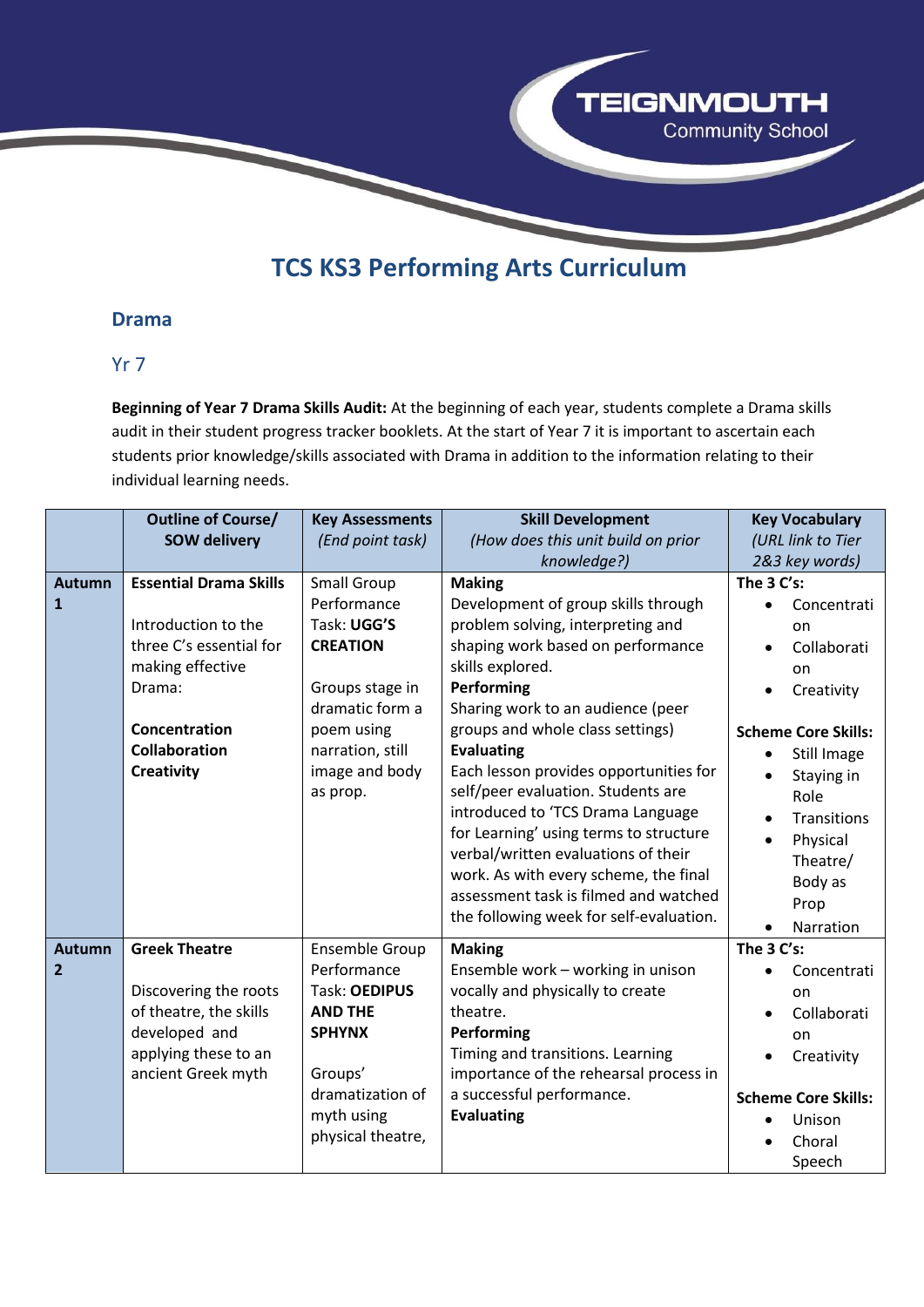|                               |                                                                                                                                              | role play and<br>choral narration.                                                                                                                             | Progress trackers: students evaluate<br>work and assess progress based on<br>previous assessment task (Autumn 1).                                                                                                                                                                                                                                 | Gesture<br>$\bullet$<br>Physical<br>Theatre<br>Multi<br>$\bullet$<br>Rolling                                                                                                                                                                                     |
|-------------------------------|----------------------------------------------------------------------------------------------------------------------------------------------|----------------------------------------------------------------------------------------------------------------------------------------------------------------|---------------------------------------------------------------------------------------------------------------------------------------------------------------------------------------------------------------------------------------------------------------------------------------------------------------------------------------------------|------------------------------------------------------------------------------------------------------------------------------------------------------------------------------------------------------------------------------------------------------------------|
| Spring 1                      | <b>Mime</b><br>Exploring the popular<br>art form of mime<br>theatre. Learning the<br>core skills that mime<br>artists use in<br>performance. | <b>Small Group</b><br>Performance<br>Task:<br><b>RESTAURANT</b><br><b>SCENE</b><br>Students work in<br>pairs or three's<br>to shape a comic<br>mimed scenario. | <b>Making</b><br>Students learn and apply the core<br>mime skills in individual and group<br>based tasks.<br>Performing<br>Developing direct relationship<br>(rapport) with audience.<br><b>Evaluating</b><br>Application of core mime skills<br>alongside continued development of<br>the 3 C's: Concentration, Collaboration<br>and Creativity. | The 3 C's:<br>Concentrati<br>$\bullet$<br>on<br>Collaborati<br>$\bullet$<br>on<br>Creativity<br><b>Scheme Core Skills:</b><br>Gesture<br>Body<br>Language<br>Facial<br>$\bullet$<br>Expressions<br>Clocking<br>$\bullet$<br>Attention<br>to Detail               |
| <b>Spring 2</b>               | Hamlet<br>Introducing students to<br>Shakespeare through<br>his most famous play.<br>Exploring the action of<br>the play.                    | Large Group<br>Performance<br><b>Task: THE DUAL</b><br><b>SCENE</b><br>Groups rehearse/<br>perform dual<br>scene in Hamlet.                                    | <b>Making</b><br>Interpreting key themes through<br>character based role plays and<br>improvisations.<br>Performing<br>Role play used as key dramatic form in<br>exploring key moments of action<br>within the play.<br><b>Evaluating</b><br>Evaluation of performances/work<br>during the rehearsal process, applying<br>core skills and 3 C's.  | The 3 C's:<br>Concentrati<br>$\bullet$<br>on<br>Collaborati<br>$\bullet$<br>on<br>Creativity<br><b>Scheme Core Skills:</b><br>Characteris<br>ations<br>Directing<br>٠<br>Soundscape<br>$\bullet$<br>Movement<br>$\bullet$<br>Role Play<br>٠<br>Improvisati<br>on |
| <b>Summer</b><br>$\mathbf{1}$ | <b>Spies and Secret</b><br><b>Agents</b><br>Entering the world of<br>espionage in this<br>character based<br>scheme.                         | <b>Small Group</b><br>Performance<br>Task: THE<br><b>MISSION</b><br>Groups devise<br>and perform spy<br>mission scenario.                                      | <b>Making</b><br>Students utilise prior skills to develop<br>spy roles and scenario's associated<br>with the world of espionage.<br>Performing<br>Character/Scenario Work<br>incorporating regular Peer/Whole<br>Class feedback<br><b>Evaluating</b>                                                                                              | The 3 C's:<br>Concentrati<br>$\bullet$<br>on<br>Collaborati<br>$\bullet$<br>on<br>Creativity<br><b>Scheme Core Skills:</b><br>Characteris<br>$\bullet$<br>ations                                                                                                 |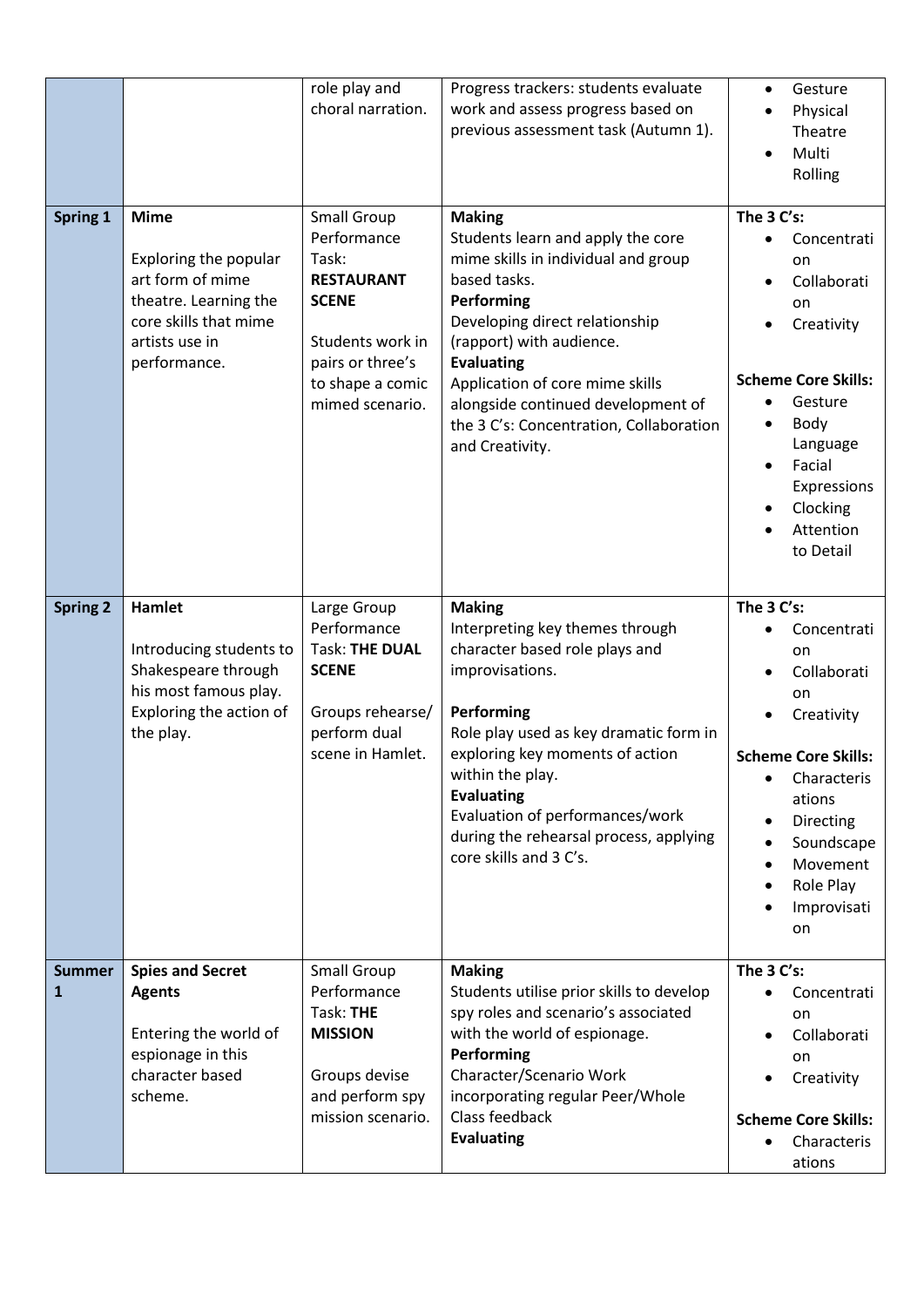|                               |                                                                                                                                                                           |                                                                                                                                                                                           | The final task group performance.<br>Filmed assessment evaluation.                                                                                                                                                                                                                                                                                                                                                               | <b>Hot Seating</b><br>$\bullet$<br>Role Play<br>$\bullet$<br>Still Image<br>$\bullet$<br>Improvisati<br>$\bullet$<br>on                                                                                                                                       |
|-------------------------------|---------------------------------------------------------------------------------------------------------------------------------------------------------------------------|-------------------------------------------------------------------------------------------------------------------------------------------------------------------------------------------|----------------------------------------------------------------------------------------------------------------------------------------------------------------------------------------------------------------------------------------------------------------------------------------------------------------------------------------------------------------------------------------------------------------------------------|---------------------------------------------------------------------------------------------------------------------------------------------------------------------------------------------------------------------------------------------------------------|
| <b>Summer</b><br>$\mathbf{2}$ | <b>Musicals</b><br>This scheme enables<br>groups to recreate<br>scenes from a famous<br>musical, involving<br>acting, singing and<br>dance in an ensemble<br>performance. | Small Group and<br>Ensemble Group<br>Performance<br>Task: STAGING<br><b>SONGS FROM</b><br><b>OLIVER!</b><br>Performance of<br>songs, scenes<br>and staged<br>choreography<br>from Oliver! | <b>Making</b><br><b>Exploration of Victorian Poorhouse</b><br>through Oliver Twist story. Creating<br>detailed characterisations through<br>text based rehearsals.<br>Performing<br>Songs and associated choreography<br>linked to scenes from musical.<br>Ensemble and small group rehearsal<br>process. The art of blocking scenes.<br><b>Evaluating</b><br>The final task group performance.<br>Filmed assessment evaluation. | The 3 C's:<br>Concentrati<br><sub>on</sub><br>Collaborati<br>on<br>Creativity<br><b>Scheme Core Skills:</b><br>Ensemble<br>$\bullet$<br>skills<br>Characteris<br>ations<br><b>Blocking</b><br>$\bullet$<br>Choreograp<br>$\bullet$<br>hy<br>Choral<br>Singing |

**End of Year 7 Drama Skills Audit:** Students complete a Drama skills audit in their student progress tracker booklets to assess their individual progress during Year 7 and set targets for the following year. Students refer to TCS Drama Language for Learning for audit.

#### Yr 8

**Beginning of Year 8 Drama Skills Audit:** Students complete a Drama skills audit in their student progress tracker booklets. At the start of Year 8 students reflect on their progress during Year 7, audit their current knowledge and understanding of core Drama skills and set targets for the year ahead. Students refer to the 'TCS Drama Language for Learning' to support their auditing.

|                     | <b>Outline of</b><br>Course/SOW<br>delivery                                                                                                      | <b>Key Assessments</b><br>(End point task)                                                                                                                                       | <b>Skill Development</b><br>(How does this unit build on<br>prior knowledge?)                                                                                                                                                                                                  | <b>Key Vocabulary</b><br>(URL link to Tier 2&3 key<br>words)                                                                                                                                                                                                                                              |
|---------------------|--------------------------------------------------------------------------------------------------------------------------------------------------|----------------------------------------------------------------------------------------------------------------------------------------------------------------------------------|--------------------------------------------------------------------------------------------------------------------------------------------------------------------------------------------------------------------------------------------------------------------------------|-----------------------------------------------------------------------------------------------------------------------------------------------------------------------------------------------------------------------------------------------------------------------------------------------------------|
| <b>Autumn</b><br>-1 | A Midsummer<br><b>Night's Dream</b><br>An exploration of<br>Shakespeare's<br>mystical comedy<br>through text,<br>movement and<br>character work. | Large Group<br><b>Performance Task:</b><br><b>TRAGEDY OF</b><br><b>PYRAMUS &amp;</b><br><b>THISBE</b><br>Performances of<br>the Mechanicals<br>staged play for the<br>Wedding of | <b>Making</b><br>Interpretation of text through<br>voice and body from page to<br>stage.<br>Performing<br>Applying core skills in<br>development of characters and<br>scenic interpretation.<br><b>Evaluating</b><br>Use of Self/Peer assessment<br>during lessons to evaluate | The $3 C's$ :<br>Concentration<br>$\bullet$<br>Collaboration<br>$\bullet$<br>Creativity<br>$\bullet$<br><b>Scheme Core Skills:</b><br><b>Character Traits</b><br>$\bullet$<br>Staying in Role<br>$\bullet$<br>Interpreting text<br>$\bullet$<br>Use of Dialogue<br>$\bullet$<br>Use of Space<br>$\bullet$ |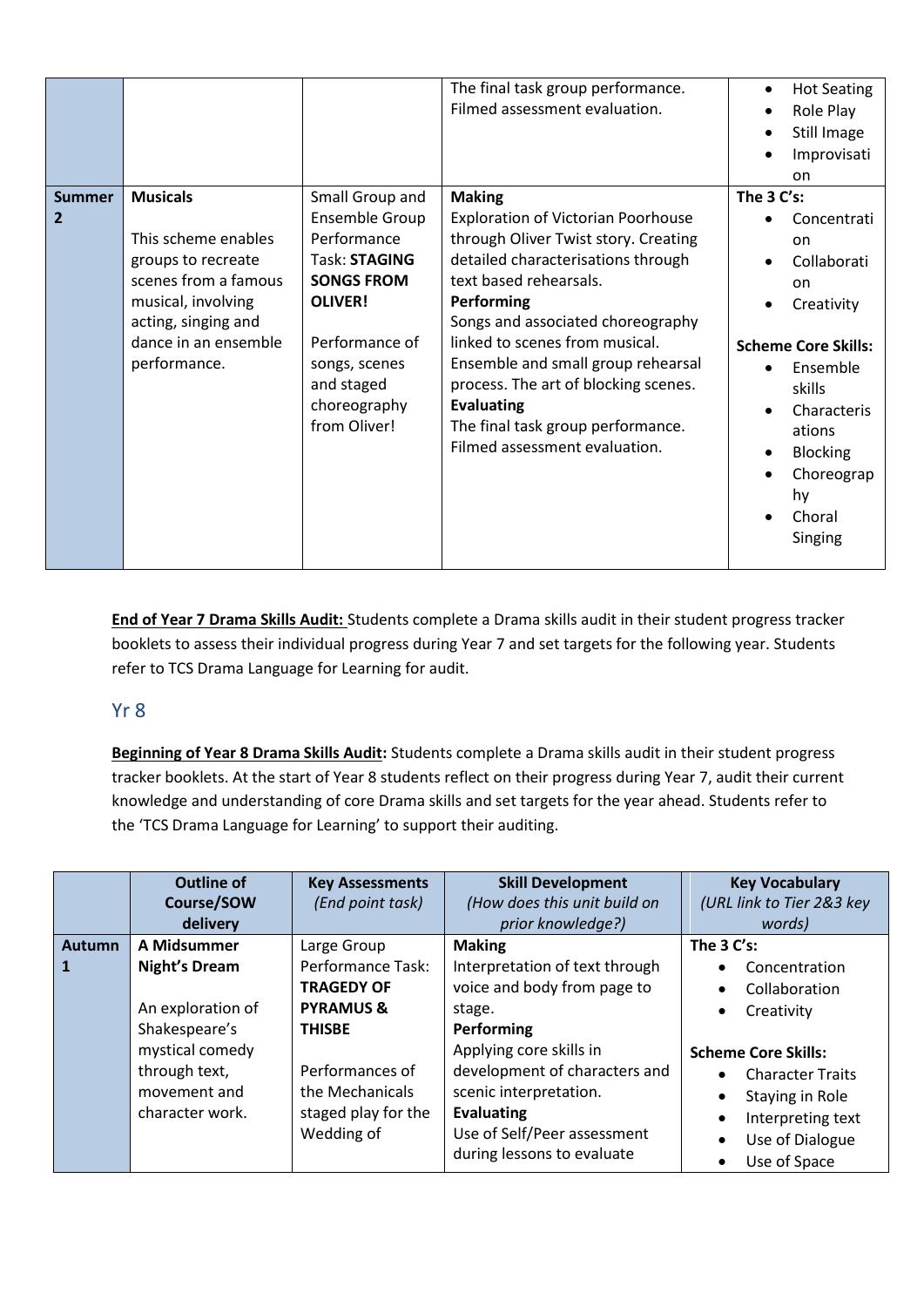|                                 |                                                                                                                                                                                              | Theseus and                                                                                                                                                                                                | effectiveness of skills applied in                                                                                                                                                                                                                                                                                                                                                                                         | Laban<br>$\bullet$                                                                                                                                                                                                                                                         |
|---------------------------------|----------------------------------------------------------------------------------------------------------------------------------------------------------------------------------------------|------------------------------------------------------------------------------------------------------------------------------------------------------------------------------------------------------------|----------------------------------------------------------------------------------------------------------------------------------------------------------------------------------------------------------------------------------------------------------------------------------------------------------------------------------------------------------------------------------------------------------------------------|----------------------------------------------------------------------------------------------------------------------------------------------------------------------------------------------------------------------------------------------------------------------------|
|                                 |                                                                                                                                                                                              | Hippolyta                                                                                                                                                                                                  | performance.                                                                                                                                                                                                                                                                                                                                                                                                               |                                                                                                                                                                                                                                                                            |
| <b>Autumn</b><br>$\overline{2}$ | Commedia<br>dell'arte<br>Character driven<br>scheme based on<br>the 16 <sup>th</sup> century<br>Italian comic theatre<br>that has influenced<br>everything from<br>Panto to the<br>Simpsons! | <b>Small Group</b><br>Performance Task:<br><b>THE TRAP!</b><br>Rehearsed and<br>improvised group<br>staging of classic<br>Commedia<br>Scenario.                                                            | <b>Making</b><br>Developing core performance<br>skills of Commedia through its<br>key stock characters.<br>Performing<br>Applying Commedia<br>performance skills in small<br>group improvised scenarios.<br><b>Evaluating</b><br>Self and Peer evaluation used<br>during scheme to assess<br>application and understanding<br>of core Commedia skills.                                                                     | The 3 C's:<br>Concentration<br>Collaboration<br>Creativity<br><b>Scheme Core Skills:</b><br><b>Character Traits</b><br>$\bullet$<br>Gesture/Physicality<br>Lazzi<br>Role Play<br>Mime<br>Improvisation<br>Scenario                                                         |
| Spring 1                        | <b>Stage Combat</b><br>Developing the key<br>skills of unarmed<br>stage combat,<br>students<br>choreograph and<br>script their own<br>stage combat<br>scenes.                                | <b>Small Group</b><br>Performance Task:<br>THE FIGHT.<br>Devised scripted<br>scene<br>incorporating stage<br>combat fight.<br>Students create<br>scenario; script,<br>stage and design<br>for performance. | <b>Making</b><br>Applying the 6 Key Elements of<br>Stage Combat to learn a series<br>of stage combat moves as used<br>in the professional theatre.<br>Performing<br>Moves linked in short<br>choreographed sequences to<br>rehearse and perform to paired<br>group or whole class.<br><b>Evaluating</b><br>Peer and self-evaluation used<br>throughout scheme to assess<br>effectiveness of skills used in<br>application. | The 3 C's:<br>Concentration<br>Collaboration<br>Creativity<br><b>Scheme Core Skills:</b><br>6 Key Elements of<br><b>Stage Combat</b><br>Choreography<br>Devising<br>Characterisations<br>Design                                                                            |
| <b>Spring 2</b>                 | <b>Blood Brothers</b><br><b>Issues based Drama</b><br>looking at social<br>class, status and the<br>consequences of<br>choice on families<br>and friends.                                    | Large Group<br>Performance Task:<br><b>FINAL SCENE.</b><br>Staged<br>performance of the<br>plays climactic<br>scene.                                                                                       | <b>Making</b><br>Interpreting text and<br>developing characterisations<br>through status, voice,<br>physicality and hot seating.<br>Performing<br>Key scenes explored and<br>staged through character work<br>and group direction.<br><b>Evaluating</b><br>Peer and self-evaluation used<br>throughout scheme to assess<br>character interpretations and<br>staging skills in application.                                 | The 3 C's:<br>Concentration<br>Collaboration<br>Creativity<br><b>Scheme Core Skills:</b><br>Working with text<br><b>Hot Seating</b><br>Role Play<br>Role of the<br>Narrator<br>Characterisations<br><b>Blocking</b><br><b>Directing</b><br><b>Learning Lines</b><br>Design |
| <b>Summer</b><br>1              | <b>Film Making</b><br>From script to<br>screen. Students                                                                                                                                     | <b>Small Group</b><br>Performance Task:<br>THE SCREENING                                                                                                                                                   | <b>Making</b><br>Interpreting text for filmed<br>adaptation. Developing core<br>filming skills (camera                                                                                                                                                                                                                                                                                                                     | The 3 C's:<br>Concentration<br>Collaboration<br>Creativity<br>$\bullet$                                                                                                                                                                                                    |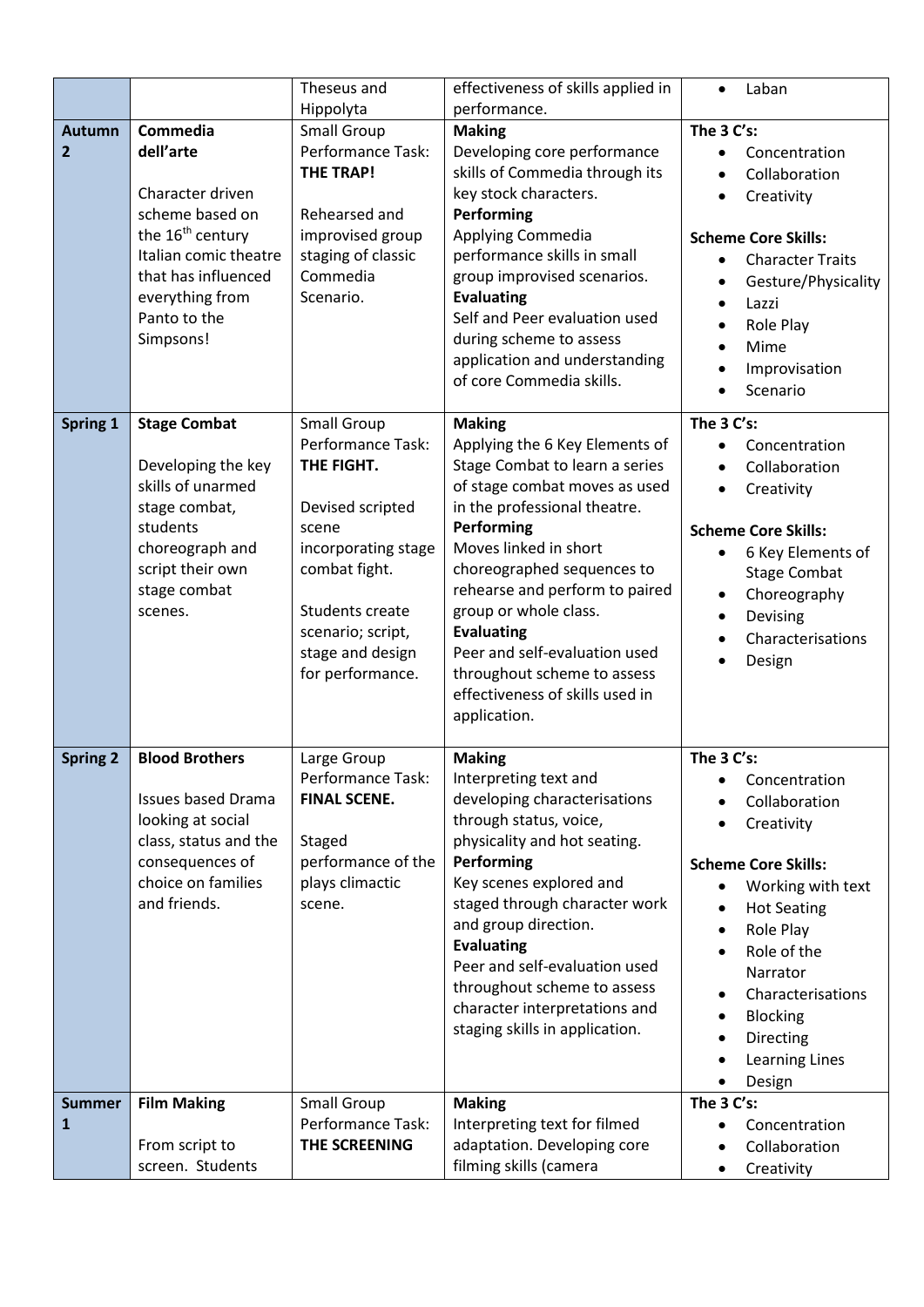|                                 | learn the key skills of<br>film making to bring<br>to life their<br>interpretation of a<br>classic Pinter scene.                                                              | Groups' present<br>filmed<br>interpretation for<br>audience.                                                                                                                          | technique, design elements,<br>directing and acting for the<br>camera).<br>Performing<br>Applying core film skills in<br>rehearsal: (shooting rehearsed<br>takes, incorporating design<br>elements: costume, set, props,<br>sound and lighting).<br>Shooting/Editing scenes.<br><b>Evaluating</b><br>Peer and self-evaluation used<br>throughout scheme to assess<br>adaptations and application of<br>film techniques,<br>characterisations, direction and<br>design.                                                 | <b>Scheme Core Skills:</b><br>Interpreting scripts<br>$\bullet$<br>Characterisations<br>$\bullet$<br>Directing<br>$\bullet$<br>Designing<br>$\bullet$<br>Camera<br>$\bullet$<br>Techniques                                                                                                                                                                                                                       |
|---------------------------------|-------------------------------------------------------------------------------------------------------------------------------------------------------------------------------|---------------------------------------------------------------------------------------------------------------------------------------------------------------------------------------|------------------------------------------------------------------------------------------------------------------------------------------------------------------------------------------------------------------------------------------------------------------------------------------------------------------------------------------------------------------------------------------------------------------------------------------------------------------------------------------------------------------------|------------------------------------------------------------------------------------------------------------------------------------------------------------------------------------------------------------------------------------------------------------------------------------------------------------------------------------------------------------------------------------------------------------------|
| <b>Summer</b><br>$\overline{2}$ | <b>Intro to Devising</b><br>Creating multi-<br>media performances<br>around an issues<br>based theme.<br>Students shape their<br>work as actors,<br>directors and<br>writers. | Small or Large<br>Group<br>Performance Task:<br><b>DEVISED ISSUE</b><br><b>BASED</b><br><b>PERFORMANCE</b><br>Group<br>presentation<br>(Stage/Screen or<br>Audio) of devised<br>work. | <b>Making</b><br>Exploration of issue based<br>theme using key devising skills:<br>brainstorming, developing plot,<br>setting and characterisations.<br>Developing initial ideas in<br>rehearsal.<br>Performing<br>Selecting medium for<br>performance: stage, screen or<br>radio. Adapting and shaping<br>work for selected medium.<br><b>Evaluating</b><br>Peer and self-evaluation used<br>throughout scheme to assess<br>adaptations and development<br>of selected medium using skills<br>associated with medium. | The 3 C's:<br>Concentration<br>$\bullet$<br>Collaboration<br>$\bullet$<br>Creativity<br>$\bullet$<br><b>Scheme Core Skills:</b><br><b>Working Stimulus</b><br>$\bullet$<br><b>Brain storming</b><br>$\bullet$<br>Genre and Plot<br>$\bullet$<br>Narrative Formula<br>$\bullet$<br>Structure<br>$\bullet$<br>Play/Screenwriting<br>$\bullet$<br>Improvising<br>$\bullet$<br>Characterisations<br>Design<br>Medium |

**End of Year 8 Drama Skills Audit:** Students complete a Drama skills audit in their student progress tracker booklets to assess individual progress across Year 8 and set targets for the following year. Students refer to TCS Drama Language for Learning for their audit.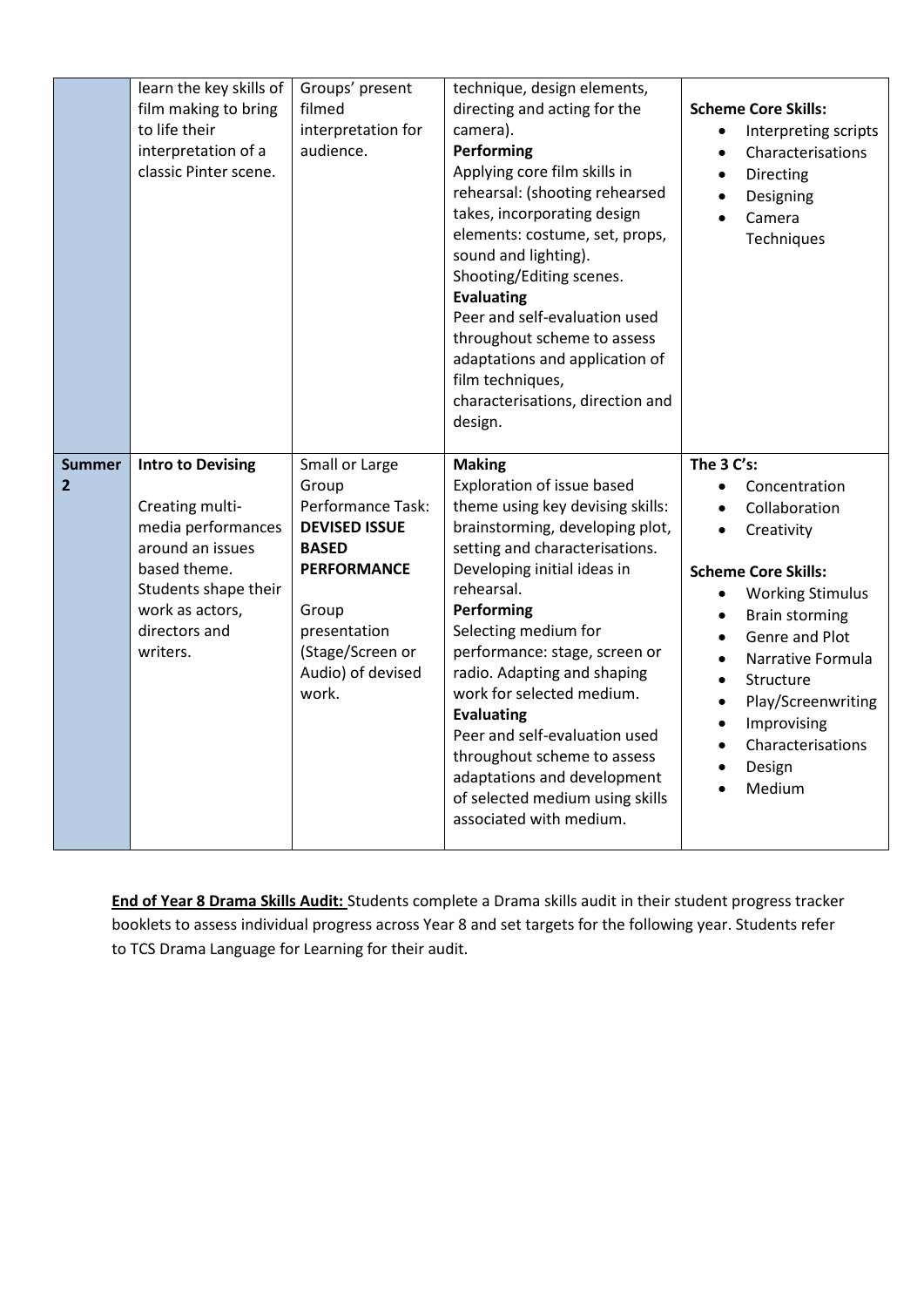#### Yr 9

**Beginning of Year 9 Drama Skills Audit:** Students complete a Drama skills audit in their progress tracker booklets. At the start of Year 9 students reflect on their progress during Year 8, audit their current knowledge and understanding of core Drama skills and set targets for the year ahead. Students refer to the 'TCS Drama Language for Learning' to support their audit.

|                                 | <b>Outline of</b>                                                                                                                                                          | <b>Key Assessments</b>                                                                                                                                                            | <b>Skill Development</b>                                                                                                                                                                                                                                                                                                                                                                                                                      | <b>Key Vocabulary</b>                                                                                                                                                                                               |
|---------------------------------|----------------------------------------------------------------------------------------------------------------------------------------------------------------------------|-----------------------------------------------------------------------------------------------------------------------------------------------------------------------------------|-----------------------------------------------------------------------------------------------------------------------------------------------------------------------------------------------------------------------------------------------------------------------------------------------------------------------------------------------------------------------------------------------------------------------------------------------|---------------------------------------------------------------------------------------------------------------------------------------------------------------------------------------------------------------------|
|                                 | <b>Course/SOW delivery</b>                                                                                                                                                 | (End point task)                                                                                                                                                                  | (How does this unit build on                                                                                                                                                                                                                                                                                                                                                                                                                  | (URL link to Tier 2&3 key                                                                                                                                                                                           |
|                                 |                                                                                                                                                                            |                                                                                                                                                                                   | prior knowledge?)                                                                                                                                                                                                                                                                                                                                                                                                                             | words)                                                                                                                                                                                                              |
| <b>Autumn</b><br>1              | <b>Naturalism</b><br>Learning and applying<br>the skills associated<br>with the development<br>of naturalistic acting.                                                     | Group Performance<br><b>Task: SCRIPTED</b><br><b>SCENE</b><br>Staged performance<br>from existing text<br>performed using<br>Naturalistic method.                                 | <b>Making</b><br>Workshop tasks exploring<br>naturalistic techniques<br>associated with the key<br>practitioner Constantin<br>Stanislavski.<br>Performing<br>Applying naturalistic<br>techniques through<br>improvisation, role play and<br>text. Rehearsing a scene for<br>performance using<br>naturalistic method.<br><b>Evaluating</b><br>Use of Self/Peer assessment<br>to enhance understanding in<br>the application of the<br>method. | The $3 C's$ :<br>Concentration<br>Collaboration<br>Creativity<br><b>Scheme Core Skills:</b><br>Realism<br>Characterisation<br>The 4 <sup>th</sup> Wall<br>Given<br>Circumstances<br>The Magic If<br>Staying in Role |
| <b>Autumn</b><br>$\overline{2}$ | <b>Non Naturalism</b><br>Theatre can be used<br>as a vehicle for social<br>changes. This scheme<br>explores the<br>techniques associated<br>with this theatrical<br>style. | Group Performance<br>Task: DEVISED WORK<br><b>Issues based</b><br>theatrical<br>performance using<br>core skills associated<br>with Non-Naturalism                                | <b>Making</b><br>Workshop tasks exploring<br>non-naturalistic techniques<br>associated with the key<br>practitioner Bertolt Brecht.<br>Performing<br>Applying non-naturalistic<br>techniques in a rehearsal<br>context centred on a chosen<br>issue/theme.<br><b>Evaluating</b><br>Use of Self/Peer assessment<br>to enhance understanding in<br>the application of the<br>method.                                                            | The 3 C's:<br>Concentration<br>Collaboration<br>Creativity<br><b>Scheme Core Skills:</b><br>Social Message<br><b>Direct Address</b><br>Multi Role<br><b>Epic Theatre</b>                                            |
| Spring 1                        | <b>Physical Theatre</b><br>The development of<br>this style of theatre<br>explored through<br>workshops,<br>rehearsals and<br>devising methods.                            | <b>Group Performance</b><br>Task: DEVISED WORK<br><b>BASED ON EXISTING</b><br><b>TEXT</b><br>Performance using<br>text from the play<br>adaptation of 'The<br>Curious Incident of | <b>Making</b><br>Workshop tasks exploring<br>physical theatre techniques<br>associated with key<br>practitioners: Jacques Lecoq,<br>Rudolph Laban and Frantic<br>Assembly.<br>Performing                                                                                                                                                                                                                                                      | The 3 C's:<br>Concentration<br>Collaboration<br>Creativity<br><b>Scheme Core Skills:</b><br>Body as Prop<br><b>Spatial Awareness</b>                                                                                |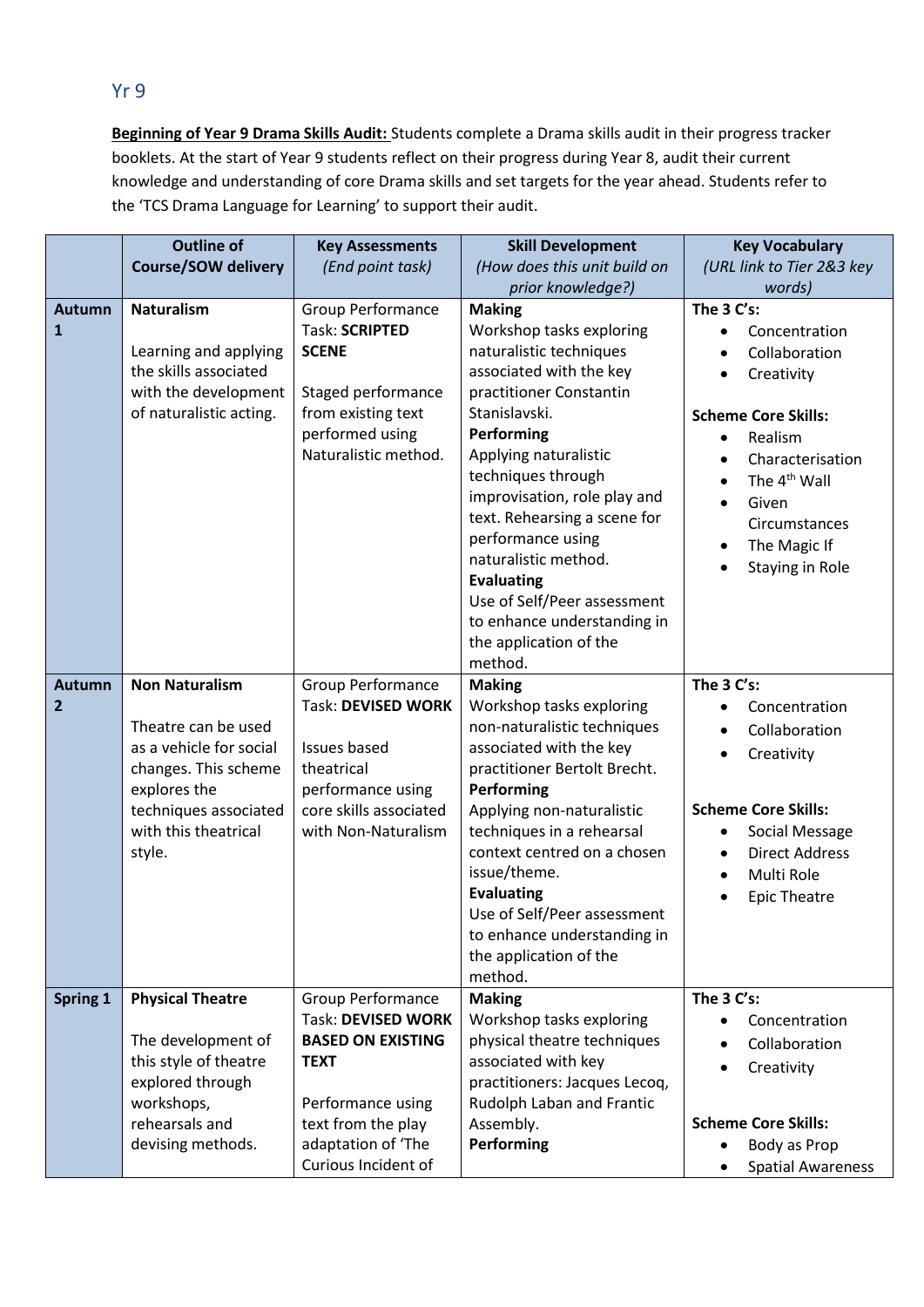|                    |                                                                                                                                                                                             | the Dog in the Night-<br>Time.'                                                                                                                                                         | Applying physical theatre<br>techniques. Adapting text in<br>style of physical theatre.<br><b>Evaluating</b><br>Use of Self/Peer assessment<br>to enhance understanding in<br>the application of the<br>method.                                                                                                                                                                                | <b>Tension States</b><br>$\bullet$<br><b>Effort Elements</b><br>Ensemble work                                                                                                                                              |
|--------------------|---------------------------------------------------------------------------------------------------------------------------------------------------------------------------------------------|-----------------------------------------------------------------------------------------------------------------------------------------------------------------------------------------|------------------------------------------------------------------------------------------------------------------------------------------------------------------------------------------------------------------------------------------------------------------------------------------------------------------------------------------------------------------------------------------------|----------------------------------------------------------------------------------------------------------------------------------------------------------------------------------------------------------------------------|
| <b>Spring 2</b>    | <b>Abstract Theatre</b><br>The roots and<br>development of this<br>style of theatre<br>explored through<br>rehearsal and<br>devising methods.                                               | Group Performance<br>Task: DEVISED<br><b>PERFORMANCE</b><br>Abstract/Surrealist<br>theatrical work using<br>chosen theme as<br>stimulus                                                 | <b>Making</b><br>Workshop tasks exploring<br>abstract and surrealist<br>theatre associated with the<br>key practitioner Antonin<br>Artaud.<br>Performing<br>Applying abstract/surrealist<br>techniques in a rehearsal<br>context centred on a chosen<br>issue/theme.<br><b>Evaluating</b><br>Use of Self/Peer assessment<br>to enhance understanding in<br>the application of the<br>method.   | The 3 C's:<br>Concentration<br>Collaboration<br>Creativity<br><b>Scheme Core Skills:</b><br>Soundscape<br>Sensory Experience<br>Symbolism<br>Fragmented<br>Speech<br><b>Emotional Journey</b><br><b>Circular Narrative</b> |
| <b>Summer</b><br>1 | <b>Theatre Design</b><br>Students will be<br>introduced to the key<br>elements associated<br>with theatre design<br>and its historical<br>development                                       | Group Performance<br><b>Task: DESIGN</b><br><b>PRESENTATION</b><br><b>Technical crews</b><br>present Design<br>concept based on<br>existing play.                                       | <b>Making</b><br>Key areas of theatre design<br>explored in workshop based<br>tasks.<br>Performing<br>Technical Crews apply design<br>methods specific to their<br>chosen specialism (costume,<br>props, lighting etc) to an<br>existing text/play.<br><b>Evaluating</b><br>Use of Self/Peer assessment<br>to enhance understanding in<br>the application of the various<br>design approaches. | The 3 C's:<br>Concentration<br>Collaboration<br>Creativity<br><b>Scheme Core Skills:</b><br>Mood Board<br>Lighting (LX)<br><b>Sound Effects</b><br>$\bullet$<br>Costume<br>Set Design/Model<br>Props<br>Costume            |
| <b>Summer</b><br>2 | From Page to Stage<br>Using Shakespeare,<br>students will work in<br>groups to shape a<br>performance based<br>on their<br>interpretation<br>utilising their skills<br>developed across KS3 | Group Performance<br><b>Task: THEATRE</b><br><b>COMPANY PRESENTS</b><br>Cast and Crews work<br>together to create<br>theatrical<br>adaptations of<br>scenes from<br>Shakespeare's Canon | <b>Making</b><br>In companies groups select a<br>scene from Shakespeare to<br>adapt for the stage.<br>Companies are divided into<br>performing and design teams<br>to develop initial ideas for<br>performance.<br>Performing<br>Companies rehearse and<br>design a performance based<br>on their adaptations<br><b>Evaluating</b>                                                             | The 3 C's:<br>Concentration<br>Collaboration<br>Creativity<br><b>Scheme Core Skills:</b><br>Text interpretation<br>Stylistic choices<br>Design<br>Direction<br>Character work<br>Improvisation<br>Blocking                 |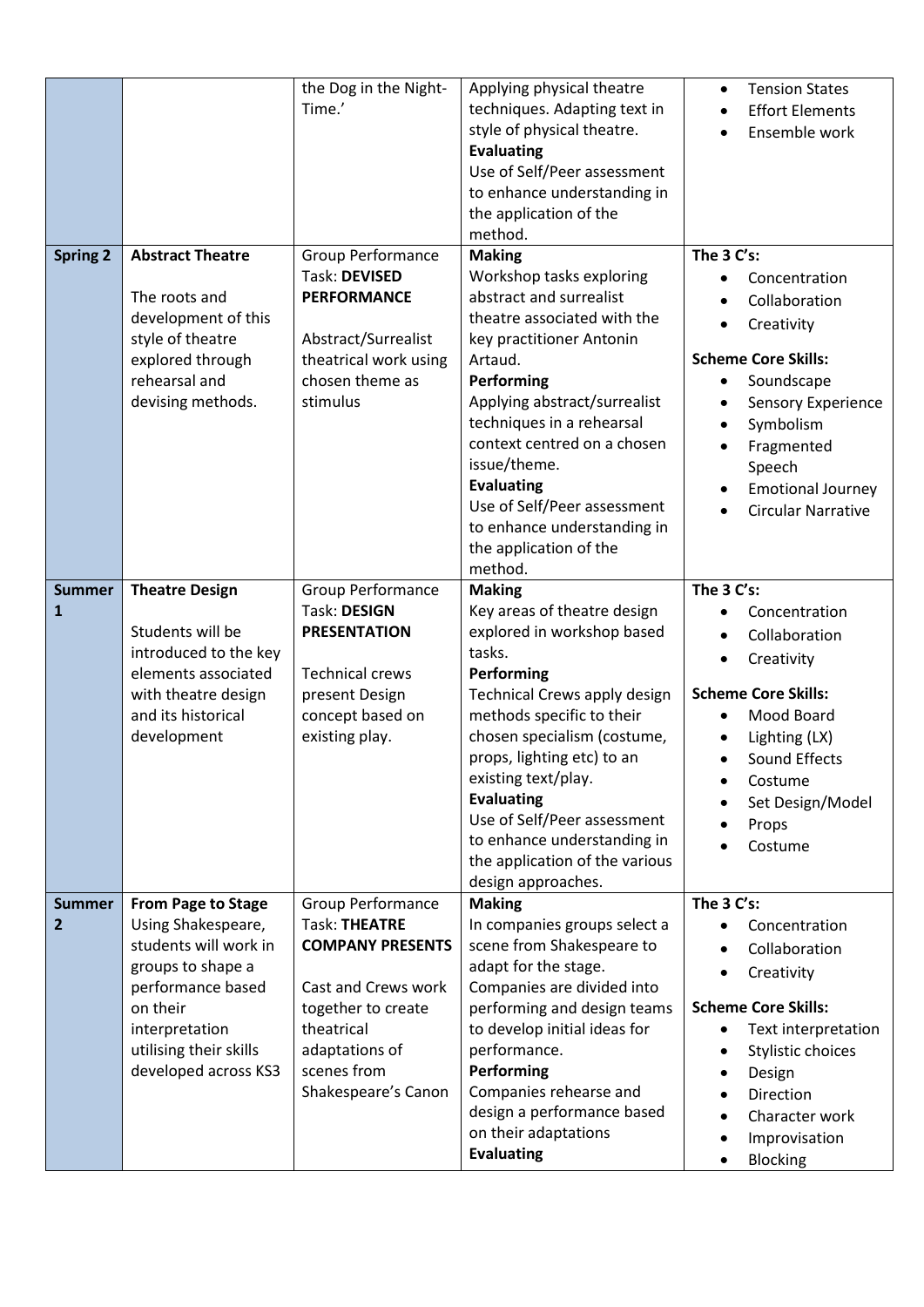|  | Use of Self/Peer assessment | Tech/Dress runs |
|--|-----------------------------|-----------------|
|  | to enhance understanding in |                 |
|  | the application of the      |                 |
|  | methods/approaches used in  |                 |
|  | the development and         |                 |
|  | outcomes of the work.       |                 |

**End of Year 9 Drama Skills Audit:** Students are tasked to complete a final Drama skills audit in their student progress tracker booklets to assess and reflect on their individual progress across Year 9 and their time on the KS3 Drama course since starting in Year 7.

## **Music**

#### Yr 7

|          | <b>Outline of Course/</b><br><b>SOW delivery</b>                                                                                                                    | <b>Key Assessments</b><br>(End point task)                                                                                                                                                                                                                                                                    | <b>Skill Development</b><br>(How does this unit<br>build on prior<br>knowledge?)                                                                                                                                                                                                                                                                                                                                      | <b>Key Vocabulary</b><br>(URL link to Tier 2&3 key<br>words)                                                                                                        |
|----------|---------------------------------------------------------------------------------------------------------------------------------------------------------------------|---------------------------------------------------------------------------------------------------------------------------------------------------------------------------------------------------------------------------------------------------------------------------------------------------------------|-----------------------------------------------------------------------------------------------------------------------------------------------------------------------------------------------------------------------------------------------------------------------------------------------------------------------------------------------------------------------------------------------------------------------|---------------------------------------------------------------------------------------------------------------------------------------------------------------------|
| Autumn 1 | <b>Bridging Unit with</b><br>'Wider Opportunities'<br>Part 1<br>Development of KS2<br>Curriculum linking to<br><b>National Curriculum</b><br>for Music              | Performance of<br>Orientis Partibus.<br>Assessment of<br>Polyrhythmic<br>Composition.<br>Listening tasks<br>investigating<br>instrumental choice<br>Home Learning<br>Written up evaluation<br>and appraisal of<br>performance skills and<br>techniques that put<br>instrumental<br>development in<br>context. | Performing<br><b>Building keyboards</b><br>skill, guitar skills and<br>performing with tuned<br>percussion<br><b>Composing</b><br>Developing and<br>improvising<br>polyrhythms with a<br>minimum of 4 players.<br><b>Listening</b><br>Recognising changes of<br>pitch, rhythm and<br>texture.<br><b>Appraising</b><br>Understanding and<br>placing music in<br>context-Medieval<br><b>Melody Orientis</b><br>Partibus | Pitch<br>$\bullet$<br>Timbre<br>Texture<br>Rhythm<br>Drone<br>Melody                                                                                                |
| Autumn 2 | <b>Singing Journey Part 1</b><br>Performance of a<br>series traditional and<br>contemporary songs<br>that explore solo,<br>unison and harmonic<br>vocal techniques. | Performance of a<br>variety of songs that<br>are recorded and<br>uploaded for<br>assessment leading to<br>public performance.                                                                                                                                                                                 | Performing<br>Whole class singing in<br>unison and harmony of<br>traditional African<br>songs, Work songs,<br>Gospel Songs and<br>Contemporary songs.<br><b>Building performance</b><br>skills and developing                                                                                                                                                                                                         | Intonation<br>$\bullet$<br><b>Breath Control</b><br>Phrase<br>$\bullet$<br>Harmony<br>$\bullet$<br>Accompaniment<br>$\bullet$<br>Work song<br><b>Gospel Singing</b> |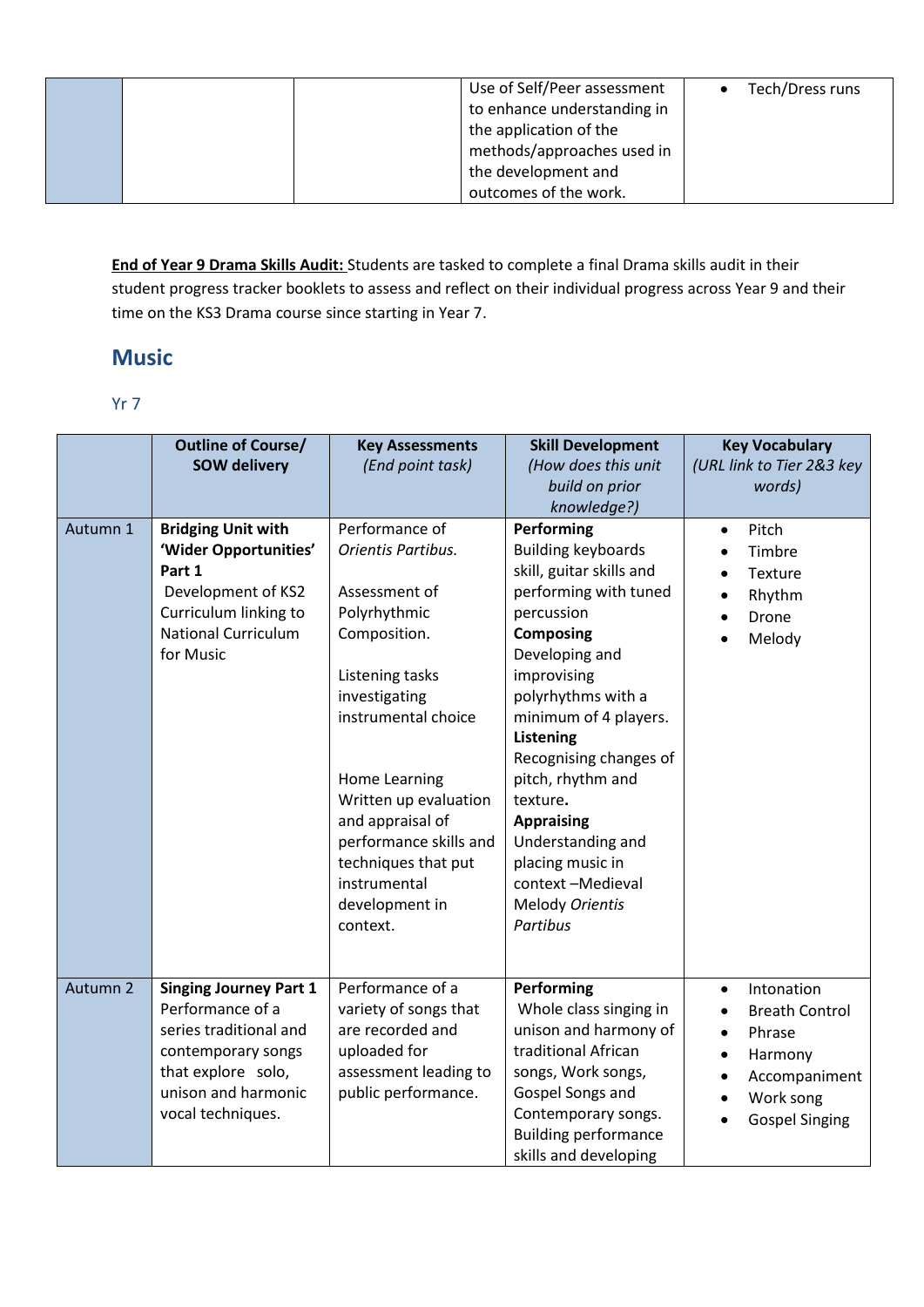|          |                                                                                                                                                                                                                                        | Improvisation of vocal<br>melodies and setting<br>text to melodic lines.<br>Listening tasks<br>investigating pitch and<br>intonation.<br><b>Home Learning</b><br>Written evaluation<br>and appraisal of vocal<br>techniques that put<br>chosen songs in<br>context.                                                                                                                                                                                           | small ensemble, duet<br>and solo performances<br><b>Composing</b><br>Developing and<br>improvising sung<br>phrases in call and<br>response<br>Listening<br>Focusing on intonation<br>and balance within<br>sung parts<br><b>Appraising</b><br>Understanding the<br>role of traditional<br>African songs on<br>contemporary music.                                                                                                                                                                           |                                                                                                                                          |
|----------|----------------------------------------------------------------------------------------------------------------------------------------------------------------------------------------------------------------------------------------|---------------------------------------------------------------------------------------------------------------------------------------------------------------------------------------------------------------------------------------------------------------------------------------------------------------------------------------------------------------------------------------------------------------------------------------------------------------|-------------------------------------------------------------------------------------------------------------------------------------------------------------------------------------------------------------------------------------------------------------------------------------------------------------------------------------------------------------------------------------------------------------------------------------------------------------------------------------------------------------|------------------------------------------------------------------------------------------------------------------------------------------|
| Spring 1 | <b>Music from around</b><br>the World part 1<br>(Eastern European<br><b>Folk and Klezmer</b><br>Music)<br>Instrumental<br>technique and<br>ensemble skills that<br>use tuned percussion,<br>keyboard, guitar and<br>untuned percussion | Focusing and<br>establishing through<br>assessment task 'your<br>instrument' for this<br>topic - Keyboard,<br>guitar, traditional<br>orchestral instrument<br>or percussion.<br>Instrumental<br>improvisation through<br>pentatonic scale and<br>embellishing given<br>melody<br>Listening tasks centred<br>around pulse and<br>balance of parts.<br>Home Learning<br>Written evaluation<br>and appraisal of Music<br>from the Balkans and<br>Eastern Europe. | Performing<br>Using instruments in<br>an ensemble<br>performance - Building<br>keyboards skill, guitar<br>skills and performing<br>with tuned percussion<br><b>Composing</b><br>Developing and<br>improvising melodies<br>over a given<br>accompaniment.<br>Listening<br>Recognising and<br>maintaining a sense of<br>continuing and<br>changing pulse in a<br>given ensemble<br><b>Appraising</b><br>Understanding and<br>placing music in<br>context - Eastern<br>European Folk and<br>Klezmer ensembles. | Music notation<br>$\bullet$<br>Crotchet<br>Minim<br>Quaver<br>Semi breve<br>Dotted Rhythms<br>Chord<br>$\bullet$<br>Arpeggio<br>Ensemble |
| Spring 2 | How to be a band Part<br>1 Development of<br>ensemble skills<br>through pop/rock<br>instruments voice,<br>keyboard, guitar, bass<br>guitar, the start of the<br>4 chord song                                                           | Performance of<br>chosen song assessed,<br>recorded and<br>uploaded.<br>Development of<br>improvised middle 8<br>on final song                                                                                                                                                                                                                                                                                                                                | Performing<br>Using traditional rock<br>instruments - voice,<br>guitar (rhythm and<br>lead), keyboard, bass<br>guitar, drum kit to<br>perform contemporary<br>song.                                                                                                                                                                                                                                                                                                                                         | Hook<br>Riff<br>Verse<br>Chorus<br>Chords<br><b>Lead Guitar</b><br><b>Rhythm Guitar</b><br><b>Bass Guitar</b>                            |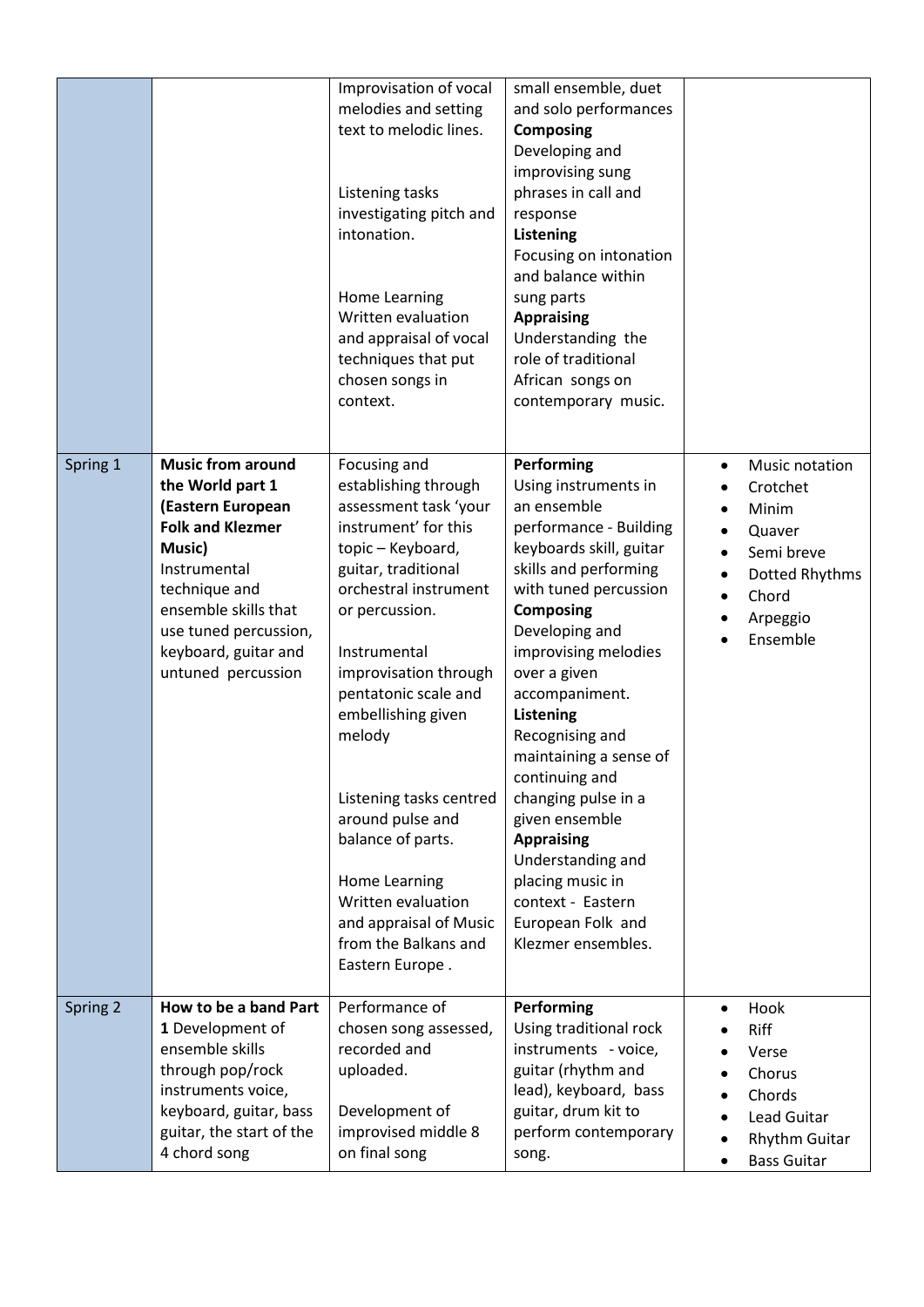|          |                                                                                                                                                                | Assessed written task<br>that shows<br>understanding of<br>structure of<br>popular/rock song.<br>Home Learning<br>Assessment showing<br>the development of 4<br>chord song.                                                                                                                                                                            | <b>Composing</b><br>Developing the groups<br>middle 8 and<br>improvisation within<br>chosen song.<br><b>Listening</b><br>Recognising the<br>structures of a song -<br>intro, verse, chorus,<br>mid 8, outro and hook.<br><b>Appraising</b><br>Understanding the role<br>of the 4 chord song<br>within popular/rock<br>music                                                                                                                                                                               | Hi Hat<br>$\bullet$<br><b>Bass Drum</b><br>Snare<br>Toms<br>Cymbal                        |
|----------|----------------------------------------------------------------------------------------------------------------------------------------------------------------|--------------------------------------------------------------------------------------------------------------------------------------------------------------------------------------------------------------------------------------------------------------------------------------------------------------------------------------------------------|-----------------------------------------------------------------------------------------------------------------------------------------------------------------------------------------------------------------------------------------------------------------------------------------------------------------------------------------------------------------------------------------------------------------------------------------------------------------------------------------------------------|-------------------------------------------------------------------------------------------|
| Summer 1 | <b>Music Tech part 1</b><br>Development of Music<br>IT that explores the<br>use of loops, effects<br>(delay/reverb etc),<br>multi tracking and<br>drum machine | To mix down final<br>tracks ready for final<br>performance of<br>recording<br>Assessment of stages<br>and processes used to<br>get to the final mix<br>down.<br>Recognising the<br>sounds of the<br>different loops and<br>timbres available to<br>use.<br>Home learning<br>Assessment showing<br>the role of the music<br>studio on popular<br>music. | Performing<br>Using studio<br>instruments that<br>'perform' final pre-<br>recorded produced<br>material.<br><b>Composition</b><br>Developing a variety of<br>texture (layers)<br>through use of<br>appropriate tracks.<br>Exploring the quality of<br>sound with a variety of<br>timbres.<br><b>Listening</b><br>Recognising successful<br>textures, loops and<br>timbres<br><b>Appraising</b><br>Understanding the role<br>of IT and studio<br>techniques within the<br>context of<br>contemporary music | <b>Track</b><br>$\bullet$<br>Record<br>Sample<br>Metronome<br>Loop<br>Sequence<br>Effects |
| Summer 2 | <b>Music for Stage and</b><br>Screen - Part 1<br><b>Opera/Musicals</b><br>Development of how<br>music is used on stage<br>to tell stories                      | Performance of<br>devised scene -<br>videoed, uploaded<br>and prepared for<br>public live<br>performance<br>Assessment of process<br>of compositional<br>stages evidenced in<br>process leading up to                                                                                                                                                  | Performance<br>Using vocal and<br>instrumental<br>technique such as aria,<br>recitative, overture<br>perform aspects of<br>musical/opera.<br><b>Composition</b><br>Devising music for a<br>purpose. Developing<br>melody, and harmony                                                                                                                                                                                                                                                                     | Solo<br>$\bullet$<br>Chorus<br>Aria<br>Recitative<br>Opera<br>Musical<br>Orchestra        |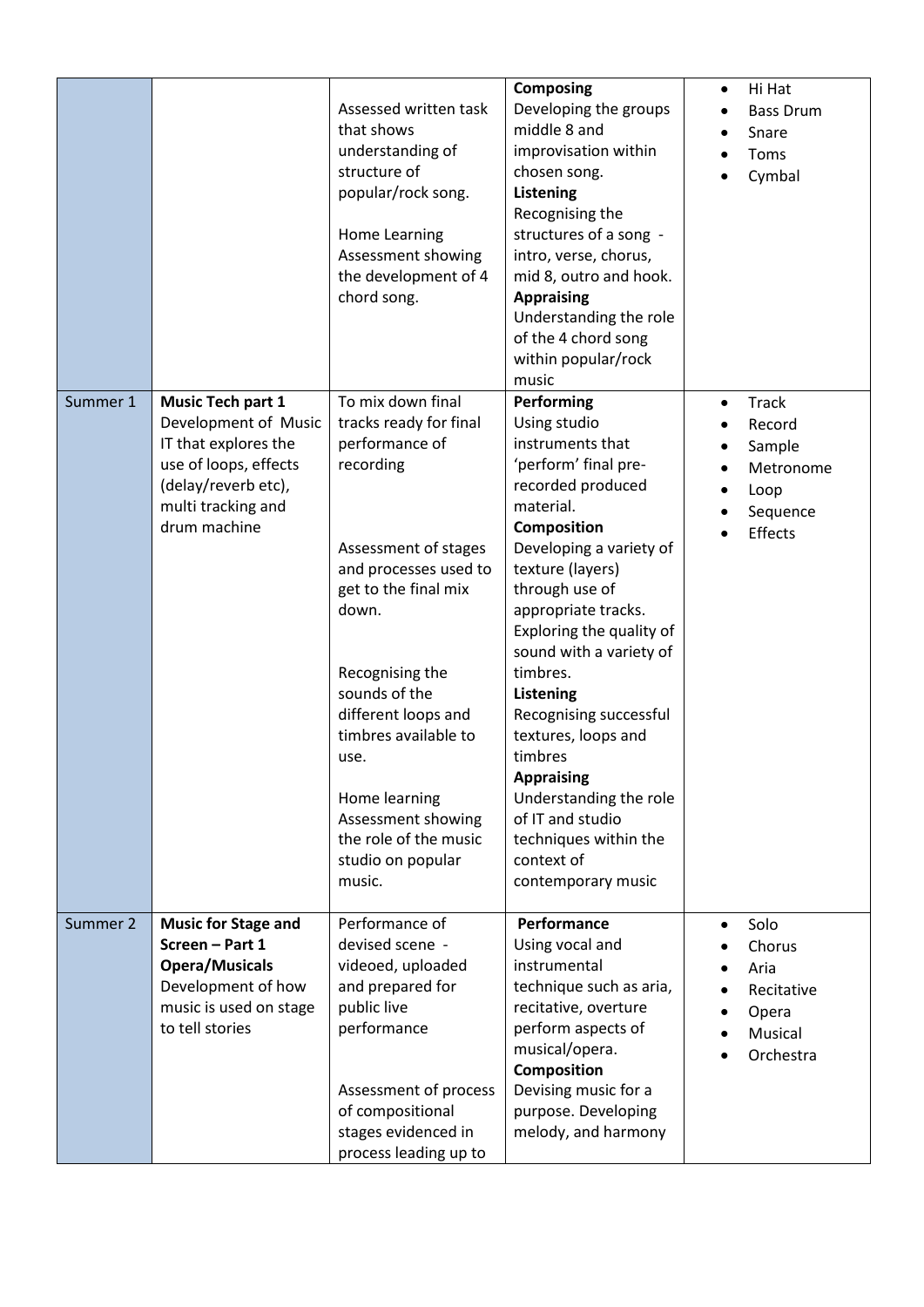| end of topic<br>performance.<br>Listening tasks centred                                                            | to create mood and<br>story telling.<br><b>Listening</b><br>Recognising                                           |  |
|--------------------------------------------------------------------------------------------------------------------|-------------------------------------------------------------------------------------------------------------------|--|
| around techniques of<br>musical theatre and<br>clarity of musical<br>ideas.                                        | techniques used within<br>music for stage - aria,<br>recitative, overture,<br>dissonance etc<br><b>Appraising</b> |  |
| Home Learning<br>Assessment of putting<br>Musical Theatre in<br>context and showing<br>how techniques are<br>used. | Understanding the<br>techniques used to<br>express particular<br>mood and emotion<br>within musical theatre.      |  |

## Year 8

|          | <b>Outline of</b><br><b>Course/SOW delivery</b>                                                                                                                                  | <b>Key Assessments</b><br>(End point task)                                                                                                                                                                                                                                                                                                                                                                                                          | <b>Skill Development</b><br>(How does this unit<br>build on prior<br>knowledge?)                                                                                                                                                                                                                                                                                                | <b>Key Vocabulary</b><br>(URL link to Tier 2&3<br>key words)                                                                        |
|----------|----------------------------------------------------------------------------------------------------------------------------------------------------------------------------------|-----------------------------------------------------------------------------------------------------------------------------------------------------------------------------------------------------------------------------------------------------------------------------------------------------------------------------------------------------------------------------------------------------------------------------------------------------|---------------------------------------------------------------------------------------------------------------------------------------------------------------------------------------------------------------------------------------------------------------------------------------------------------------------------------------------------------------------------------|-------------------------------------------------------------------------------------------------------------------------------------|
| Autumn 1 | <b>Music of the Baroque</b><br>with 'Wider<br><b>Opportunities' Part 2</b><br>Secure understanding<br>ground bass<br><b>Reading Staff notation</b><br><b>Melodic Composition</b> | Performance and<br>video recording<br>uploaded of<br>Pachelbel's Ground<br>Bass.<br>Use and<br>understanding of<br>Orchestral<br>instruments<br>Assessment of<br>process of melodic<br>compositional stages<br>evidenced in process<br>leading up to end of<br>topic performance.<br>Listening tasks<br>centred around<br>techniques of ground<br>bass.<br>Home Learning<br>Assessment of putting<br><b>Baroque Music in</b><br>context and showing | Performing<br><b>Building Orchestral</b><br>skills<br><b>Composing</b><br>Developing and<br>improvising single line<br>melody<br><b>Listening</b><br>Recognising ground<br>bass and<br>development through<br>variation of single line<br>melody.<br><b>Appraising</b><br>Understanding and<br>placing music in<br>context-Baroque<br>Music - Pachelbel's<br><b>Ground Bass</b> | Theme<br>Variation<br><b>Bass Clef</b><br><b>Ground Bass</b><br>Conjunct<br>Melody<br>Disjunct<br>$\bullet$<br>Melody<br>Repetition |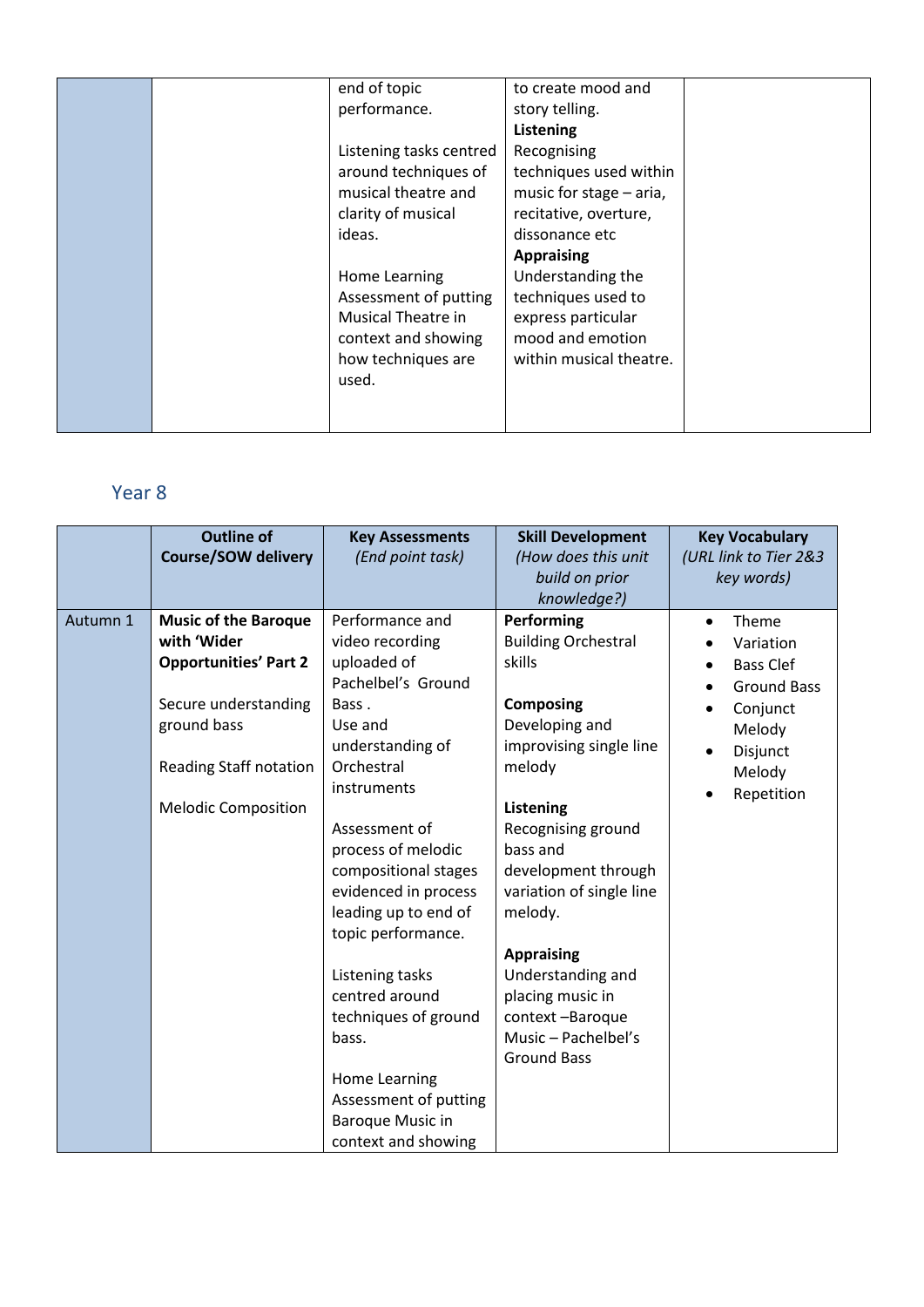|          |                                                                                                                                                                                                                                                                     | how ground bass<br>techniques are used.                                                                                                                                                                                                                                                                                                                                                                                                                           |                                                                                                                                                                                                                                                                                                                                                                                                     |                                                                                                                            |
|----------|---------------------------------------------------------------------------------------------------------------------------------------------------------------------------------------------------------------------------------------------------------------------|-------------------------------------------------------------------------------------------------------------------------------------------------------------------------------------------------------------------------------------------------------------------------------------------------------------------------------------------------------------------------------------------------------------------------------------------------------------------|-----------------------------------------------------------------------------------------------------------------------------------------------------------------------------------------------------------------------------------------------------------------------------------------------------------------------------------------------------------------------------------------------------|----------------------------------------------------------------------------------------------------------------------------|
| Autumn 2 | <b>Music from around</b><br>the World part 2<br><b>(The American Blues</b><br>Tradition)<br>Ensemble skills,<br>securing instrumental<br>technique through<br>improvisation on a<br>blues scale and 12 bar<br>blues chord structure.                                | Performance and<br>video recording<br>uploaded of 12 bar<br>blues.<br>Use and<br>understanding of<br>blues instruments<br>Assessment of<br>working<br>compositional stages<br>evidenced in process<br>leading up to end of<br>topic performance.<br>Listening tasks<br>centred around<br>chords and use of<br>blues scale.<br>Home Learning<br>Assessment of putting<br><b>Blues Music in</b><br>context and showing<br>how improvisation<br>techniques are used. | Performing<br><b>Building ensemble</b><br>skills<br><b>Composing</b><br>Developing and<br>improvising single line<br>melody through the<br>blues scale<br><b>Listening</b><br>Recognising 12 bar<br>blues and<br>development through<br>improvisation of<br>single line melody.<br><b>Appraising</b><br>Understanding and<br>placing music in<br>context-12 Bar Blues                               | <b>Blues Scale</b><br>$\bullet$<br>Improvisation<br>Fill<br>8 Beat<br>Fret<br>Intonation<br>Timing                         |
| Spring 1 | How to be a band<br>Part 2<br>Development and<br>securing suitable<br>repertoire<br>Establishing 'my<br>instrument'<br>Ensemble skills<br>through pop/rock<br>instruments voice,<br>keyboard, guitar, bass<br>guitar and kit.<br>Development of the 4<br>chord song | Performance of<br>chosen song with<br>specific assessment<br>on 'My Instrument'<br>recorded and<br>uploaded.<br>Development of<br>individual improvised<br>middle 8 on final song<br>Listening tasks<br>centred around song<br>structure and role of<br>instrument.<br>Assessed written task<br>that shows<br>understanding of                                                                                                                                    | Performing<br>Using traditional rock<br>instruments - voice,<br>guitar (rhythm and<br>lead), keyboard, bass<br>guitar, drum kit to<br>perform<br>contemporary song.<br><b>Composing</b><br>Developing and<br>improvising middle 8<br>as an individual within<br>chosen song.<br><b>Listening</b><br>Recognising the<br>structures of a song -<br>intro, verse, chorus,<br>mid 8, outro and<br>hook. | Extended<br>$\bullet$<br>Chords<br>Chord<br>$\bullet$<br>Progression<br>Ostinato<br>Middle 8<br>$\bullet$<br>Outro<br>Riff |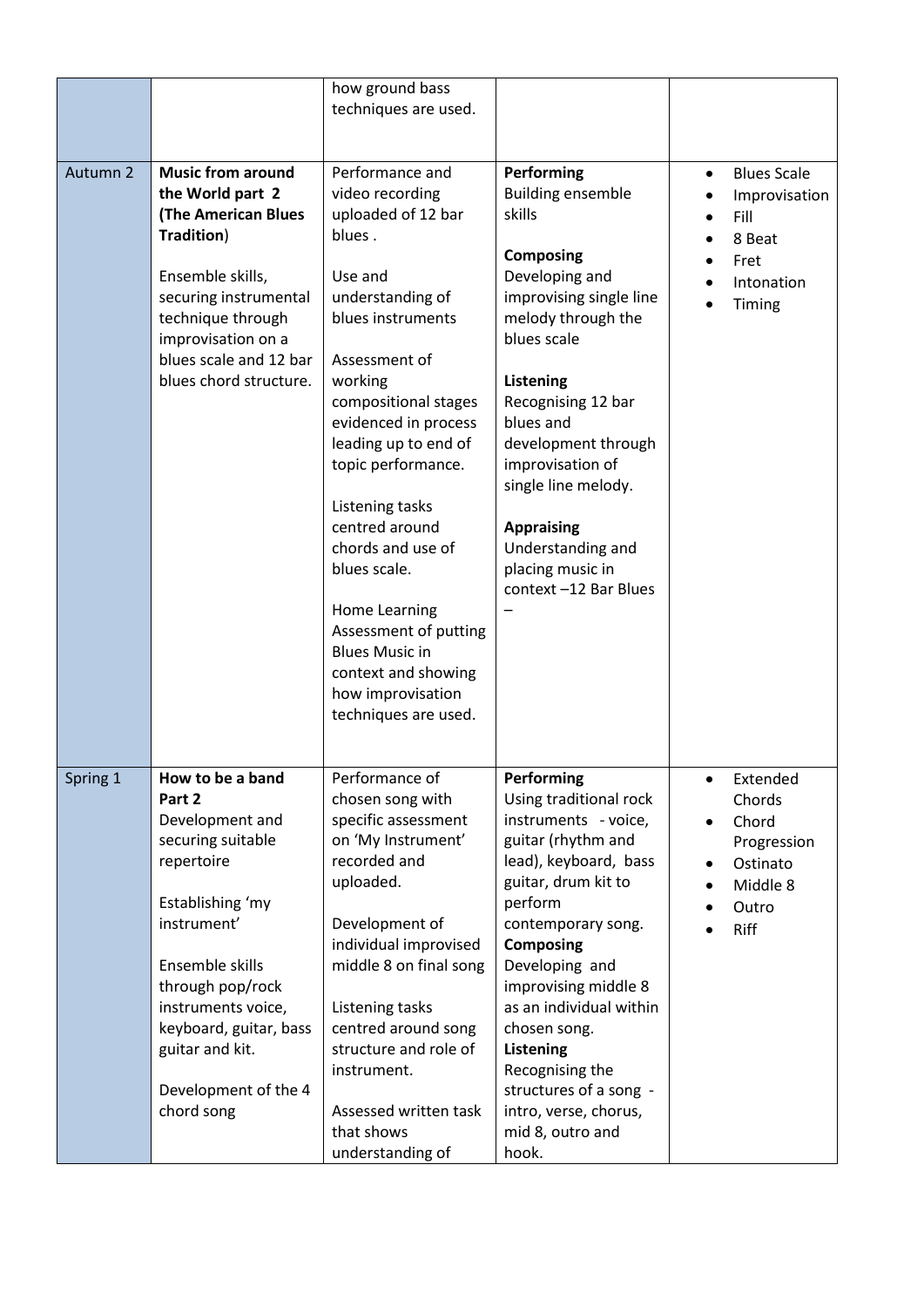|          |                                                                                                                                                                                                              | structure of<br>popular/rock song.<br>Home Learning<br>Assessment showing<br>the development of 4<br>chord song.                                                                                                                                                                                                                                                                                                                                                            | <b>Appraising</b><br>Understanding the<br>timeline of the 4<br>chord song within<br>popular/rock music                                                                                                                                                                                                                                                                                                                                                                                                                                                                                  |                                                                                                           |
|----------|--------------------------------------------------------------------------------------------------------------------------------------------------------------------------------------------------------------|-----------------------------------------------------------------------------------------------------------------------------------------------------------------------------------------------------------------------------------------------------------------------------------------------------------------------------------------------------------------------------------------------------------------------------------------------------------------------------|-----------------------------------------------------------------------------------------------------------------------------------------------------------------------------------------------------------------------------------------------------------------------------------------------------------------------------------------------------------------------------------------------------------------------------------------------------------------------------------------------------------------------------------------------------------------------------------------|-----------------------------------------------------------------------------------------------------------|
| Spring 2 | <b>Singing Journey Part</b><br>2<br>Composing and<br>performing a<br>minimum of 2 songs -<br>up load onto digital<br>platform.<br>Chord exploration,<br>melody development,<br>challenging song<br>structure | Performance of 2<br>composed songs with<br>specific assessment<br>on meeting a given<br>brief.<br>Development of<br>composition<br>techniques that meet<br>a given brief.<br>Listening tasks<br>centred around song<br>structure.<br>Assessed written task<br>that shows<br>understanding of<br>structure of<br>popular/rock song<br>with relation to<br>chords, melody line<br>and brief.<br>Home Learning<br>Assessment of<br>meeting the needs of<br>the music industry. | Performing<br>Using traditional rock<br>instruments - voice,<br>guitar (rhythm and<br>lead), keyboard, bass<br>guitar, drum kit to<br>perform 2<br>contemporary songs.<br><b>Composing</b><br>Developing lyrics,<br>chord sequence and<br>melodic line of song<br>that meets a given<br>brief.<br>Listening<br>Recognising the<br>structures of a song -<br>intro, verse, chorus,<br>mid 8, outro and<br>hook.<br><b>Appraising</b><br>Understanding the<br>process of composing<br>chord song within<br>popular/rock genre<br>and how this is<br>represented in the<br>music industry. | Microphone<br>٠<br>PA System<br>Amp<br>Jack to Jack<br>XLR to XLR<br>Projection<br>Close<br>Harmony       |
| Summer 1 | <b>Music Tech Part 2</b><br><b>Live Sound</b><br>Devising live sound<br>performance<br>Staging and marketing<br>performance<br>Final performance                                                             | Performance of 2<br>songs with specific<br>assessment on<br>performance<br>production.<br>Developing a<br>'blended' sound for<br>an ensemble using<br>minimum of 4 track<br>mixing desk.<br>Listening tasks<br>centred around the                                                                                                                                                                                                                                           | Performing<br>Using live sound to<br>enhance final<br>performance.<br>Composition<br>Exploring the quality<br>of sound with a<br>variety of timbres and<br>levels.<br><b>Listening</b><br>Recognising successful<br>textures, level and<br>panning<br><b>Appraising</b>                                                                                                                                                                                                                                                                                                                 | Multi track<br>$\bullet$<br><b>Mixing Desk</b><br>Pop shield<br>Graphic<br>Equaliser<br>Panning<br>Levels |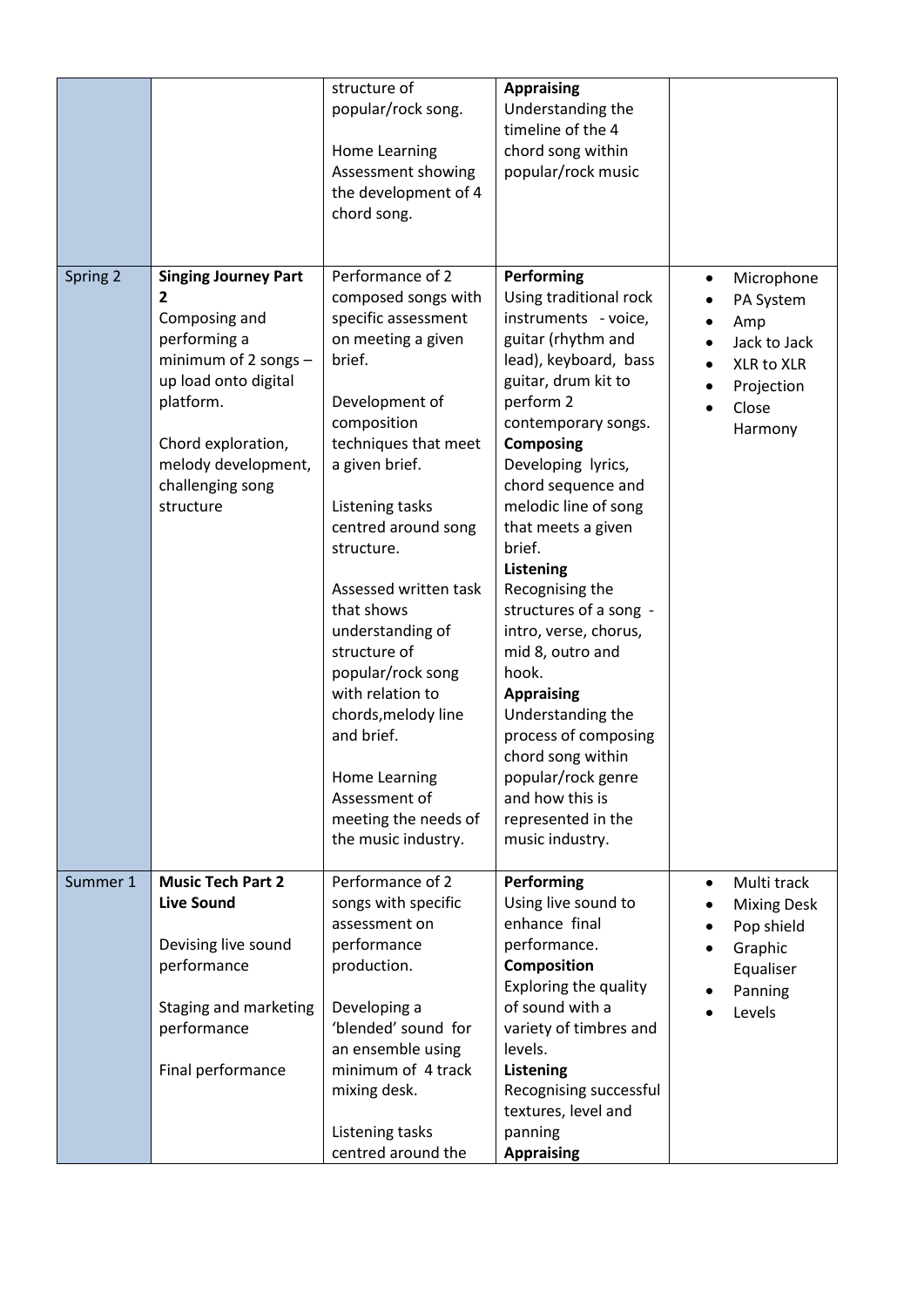|          |                                                                                                                                                                                                                                                                      | different aspects of<br>mixing desk and live<br>sound<br>Assessed written task<br>that shows<br>understanding the<br>process of live sound<br>within popular music.<br>Home Learning<br>Live sound health and<br>safety requirements<br>for producing live<br>sound.                                                                                                                                                                                        | Understanding the<br>role of mixing desk<br>and studio techniques<br>within the context of<br>contemporary live<br>sound.                                                                                                                                                                                                                                                                                                                                                                                             |                                                                                                                                                       |
|----------|----------------------------------------------------------------------------------------------------------------------------------------------------------------------------------------------------------------------------------------------------------------------|-------------------------------------------------------------------------------------------------------------------------------------------------------------------------------------------------------------------------------------------------------------------------------------------------------------------------------------------------------------------------------------------------------------------------------------------------------------|-----------------------------------------------------------------------------------------------------------------------------------------------------------------------------------------------------------------------------------------------------------------------------------------------------------------------------------------------------------------------------------------------------------------------------------------------------------------------------------------------------------------------|-------------------------------------------------------------------------------------------------------------------------------------------------------|
| Summer 2 | <b>Music for Stage and</b><br>Screen - Part 2<br><b>Music for film</b><br>Development of how<br>music is used in film<br>to enhance the film<br>narrative.<br><b>Compositional devices</b><br>that reflect mood of<br>film clip using live and<br>pre recorded sound | Performance of<br>composed scene -<br>videoed, uploaded<br>and prepared for<br>public 'live'<br>performance<br>Assessment of<br>process of<br>compositional stages<br>evidenced in process<br>leading up to end of<br>topic performance.<br>Listening tasks<br>centred around<br>techniques of film<br>music and clarity of<br>musical ideas.<br>Home Learning<br>Assessment of putting<br>film music in context<br>and showing how<br>techniques are used. | Performance<br>Using either live or<br>pre recorded<br>composition to be<br>performed alongside<br>chosen film clip<br>Composition<br>Devising music for a<br>purpose. Developing<br>melody, and harmony<br>to create mood and<br>story telling.<br>Listening<br>Recognising<br>techniques used<br>within music for film-<br>ostinato, dissonance,<br>pedal, use of timbre<br>etc<br><b>Appraising</b><br>Understanding the<br>techniques used to<br>express particular<br>mood and emotion<br>within music for film. | Ostinato<br>$\bullet$<br>Diminished<br>Chord<br>Timbre<br>sfz<br>Glissando<br>Forte<br>Drone<br>Polyphonic<br>Texture<br>Homophonic<br><b>Texture</b> |

### **Year 9**

| <b>Outline of Course/SOW</b> | <b>Key Assessments</b> | <b>Skill Development</b> | <b>Key Vocabulary</b> |
|------------------------------|------------------------|--------------------------|-----------------------|
| delivery                     | (End point task)       | (How does this unit      | (URL link to Tier 2&3 |
|                              |                        | build on prior           | key words)            |
|                              |                        | knowledge?)              |                       |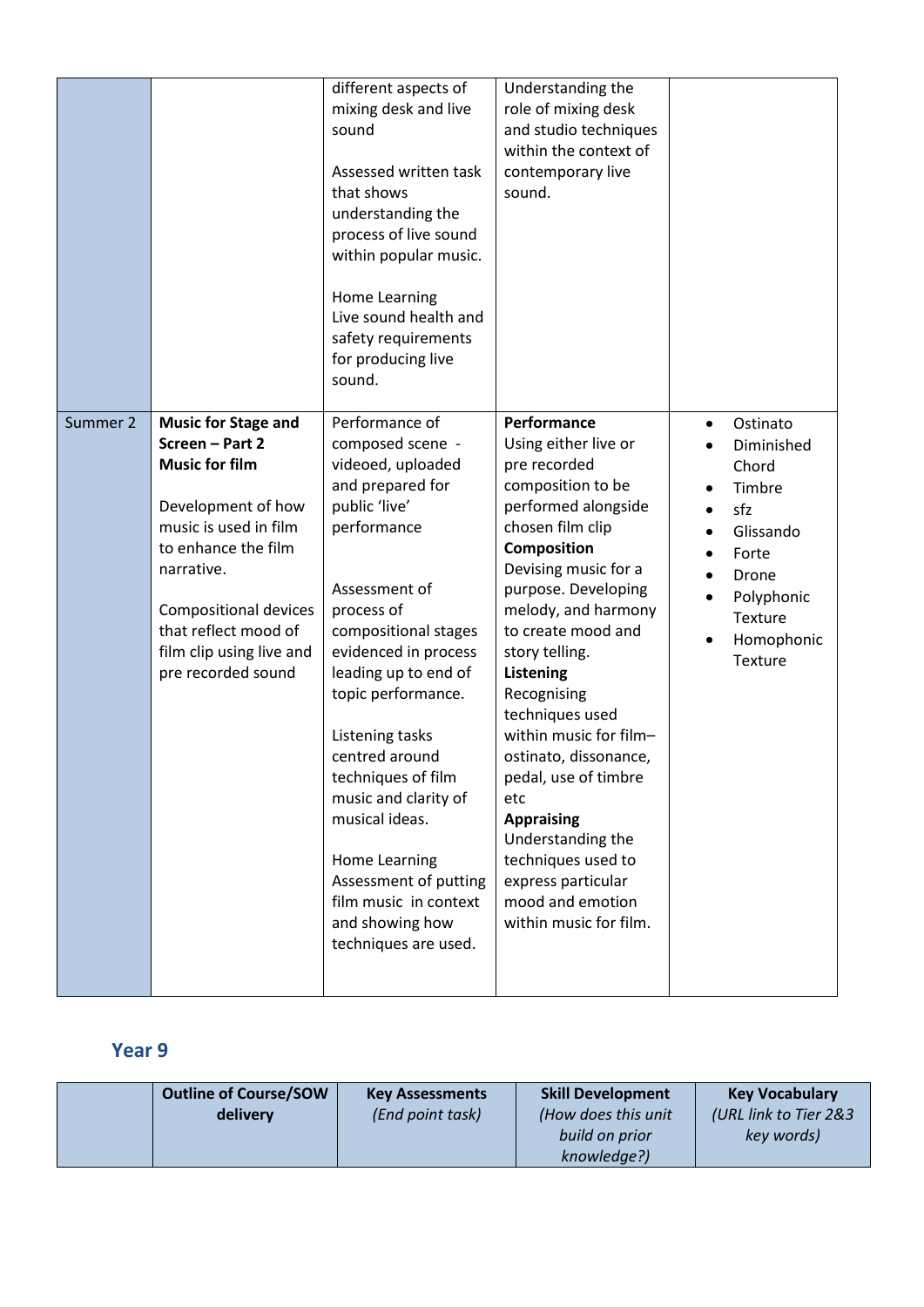| Autumn 1 | <b>Music from around the</b>  | Performance and               | Performing                           | Repinque<br>$\bullet$     |
|----------|-------------------------------|-------------------------------|--------------------------------------|---------------------------|
|          | World part 3 - Samba          | video recording               | Building ensemble and                | Surdo                     |
|          | into Rock Rhythms             | uploaded of 1 Samba           | percussion skills to                 | Ago go Bell               |
|          | Ensemble skills,              | <b>Giant and Percussion</b>   | final performance.                   | Tams                      |
|          | securing rhythmic skills      | Rock.                         |                                      | Call and                  |
|          | technique through             |                               | <b>Composing</b>                     | Response                  |
|          | established samba and         | Use and understanding         | Developing and                       |                           |
|          | rock patterns.                | of Percussion                 | improvising rhythmic                 | Improvisation<br>Off Beat |
|          |                               | instruments                   | rock and samba.                      |                           |
|          |                               |                               |                                      | Ostinato                  |
|          |                               | Assessment of working         | Listening                            | Pattern                   |
|          |                               | performance stages            | Recognising specific                 |                           |
|          |                               | evidenced in process          | samb and rock                        |                           |
|          |                               | leading up to end of          | rhythmic patterns.                   |                           |
|          |                               | topic performance.            |                                      |                           |
|          |                               |                               | <b>Appraising</b>                    |                           |
|          |                               | Listening tasks centred       | Understanding and                    |                           |
|          |                               | around Samba and              | placing music in                     |                           |
|          |                               | rock rhythms.                 | context-Brazilian                    |                           |
|          |                               |                               | Samba and Rock drum                  |                           |
|          |                               | Home Learning                 | patterns-                            |                           |
|          |                               | Assessment of putting         |                                      |                           |
|          |                               | Samba in context and          |                                      |                           |
|          |                               | how it has influenced         |                                      |                           |
|          |                               | rock drumming                 |                                      |                           |
|          |                               | patterns.                     |                                      |                           |
|          |                               |                               |                                      |                           |
| Autumn 2 | <b>Music of the Classical</b> | Development of the            | Performing                           | Aeolian Mode<br>$\bullet$ |
|          | and Romantic Music            | Orchestra through             | <b>Building Orchestral</b>           | Melodic Shape<br>٠        |
|          | with 'Wider                   | <b>Classical and Romantic</b> | skills                               | <b>Staff Notation</b>     |
|          | <b>Opportunities' Part 3</b>  | music.                        |                                      | Imitation                 |
|          |                               |                               | <b>Composing</b>                     | Inversion                 |
|          | Secure understanding          | A recorded for                | Developing and                       | Retrograde                |
|          | of composition using          | Christmas that uses           | improvising single line              | Inversion                 |
|          | Aeolian Mode                  | orchestral                    | melody                               | Fugue                     |
|          |                               | instrument/s                  |                                      | Sequence                  |
|          | Reading and composing         | (Musescore 3)                 | Listening                            |                           |
|          | with staff notation           |                               | <b>Recognising Aeolian</b>           |                           |
|          | using Musescore.              | Live performance of           | mode and on a single                 |                           |
|          |                               | <b>Christmas Composition</b>  | line melody.                         |                           |
|          | <b>Melodic Composition</b>    |                               |                                      |                           |
|          | to a brief -A Song for        |                               | <b>Appraising</b>                    |                           |
|          | Christmas based on            |                               | Understanding and                    |                           |
|          | Kije's March.                 |                               | placing music in<br>context-Romantic |                           |
|          |                               |                               | music of Prokofiev                   |                           |
|          |                               |                               | 'Kije's March'                       |                           |
| Spring 1 | How to be a band Part         | Performance of chosen         | Performing                           | Feel                      |
|          | 3                             | song with specific            | Using traditional rock               | Riff                      |
|          | Investigation of the          | assessment on the             | instruments - voice,                 | Ensemble                  |
|          | different styles of           | style of music                | guitar (rhythm and                   |                           |
|          | contemporary 'Pop'            | recorded and                  | lead), keyboard, bass                | Off Beat<br>Levels        |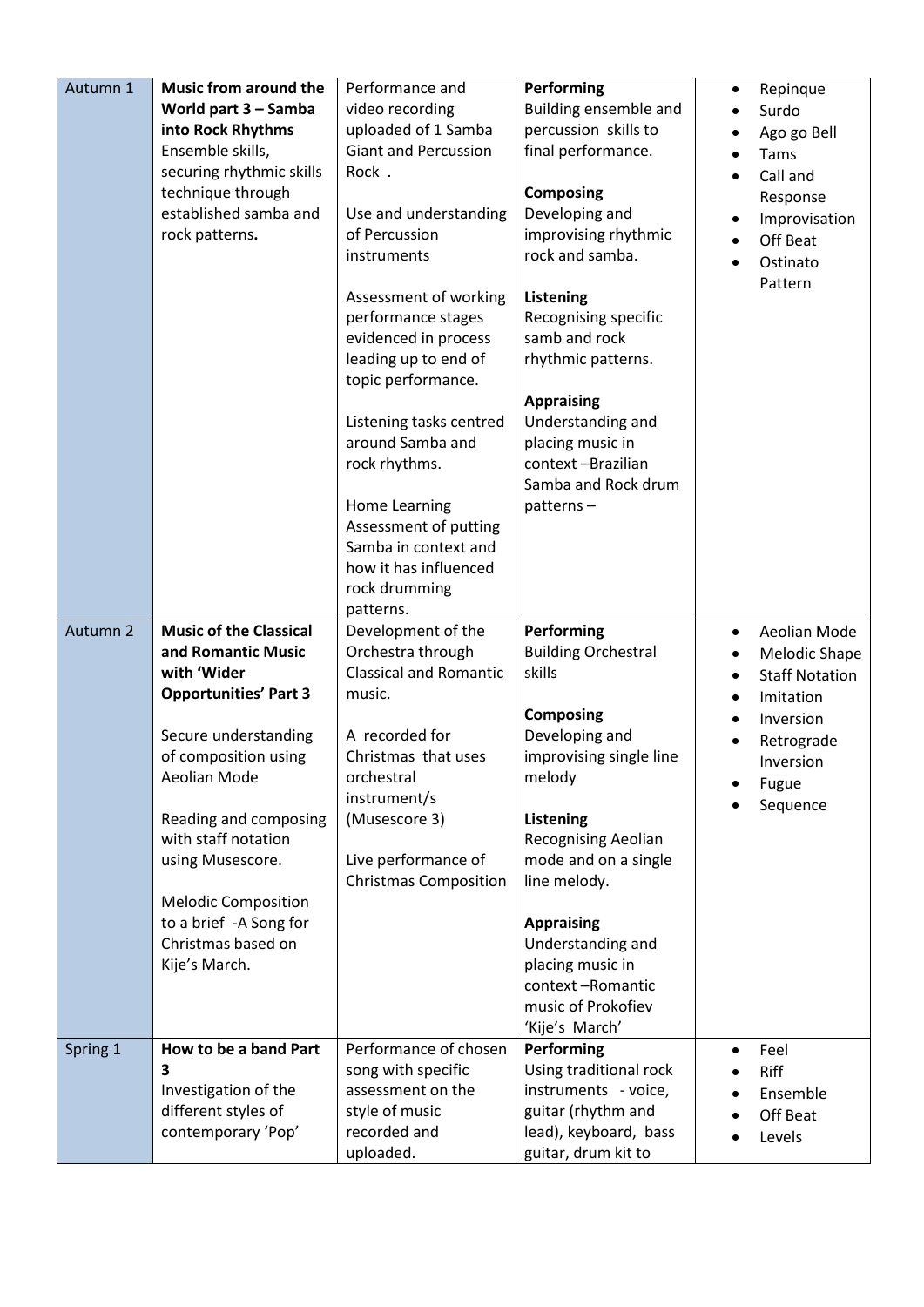|          | music - Dubstep, Indie,<br>Dance and Techno.<br><b>Establishing Rudiments</b><br>of chosen style'<br>Ensemble skills through<br>pop/rock instruments<br>voice, keyboard, guitar,<br>bass guitar and kit.         | Development of<br>individual style on final<br>song<br>Listening tasks centred<br>around song structure<br>and recognising the<br>elements within the<br>chosen styles.<br>Assessed written task<br>that shows<br>understanding of<br>structure of<br>popular/rock song<br>within s given genre.<br>Home Learning<br>Assessment showing<br>the development of 4<br>different styles and<br>genres over popular<br>music over the 21st<br>Century. . | perform a variety of<br>pop songs from<br>different genres.<br><b>Composing</b><br>Developing and<br>improvising an<br>individual stylel within<br>chosen song.<br>Listening<br>Recognising the<br>different elements to<br>the different genres of<br>a song - intro, verse,<br>chorus, mid 8, outro<br>and hook.<br><b>Appraising</b><br>Understanding the<br>timeline of the 4 chord<br>song within<br>popular/rock music        | Dynamic<br>$\bullet$<br>Range<br><b>Vocal Register</b><br><b>Backing Vocals</b> |
|----------|------------------------------------------------------------------------------------------------------------------------------------------------------------------------------------------------------------------|-----------------------------------------------------------------------------------------------------------------------------------------------------------------------------------------------------------------------------------------------------------------------------------------------------------------------------------------------------------------------------------------------------------------------------------------------------|-------------------------------------------------------------------------------------------------------------------------------------------------------------------------------------------------------------------------------------------------------------------------------------------------------------------------------------------------------------------------------------------------------------------------------------|---------------------------------------------------------------------------------|
| Spring 2 | <b>Music Tech Part 3 Live</b><br><b>Sound with Recorded</b><br><b>Sound incorporating</b><br>video<br>Producing 'Pop Video'<br>Recording live sound<br>Using mobile<br>technology to edit and<br>construct video | Performance of 1 song<br>with specific<br>assessment on video<br>and audio production.<br>Developing a 'blended'<br>sound for an<br>ensemble matching<br>video and audio.<br>Listening tasks centred<br>around the different<br>aspects of mixing the<br>tracks from live<br>recording<br>Assessed written task<br>that shows<br>understanding the<br>process of live sound<br>recorded with video.<br>Home Learning                                | Performing<br>Using live sound to<br>camera final<br>performance.<br>Composition<br>Mixing the quality of<br>sound with a variety of<br>timbres and levels to<br>fulfil the brief of the<br>video<br><b>Listening</b><br>Recognising successful<br>textures, level and<br>panning<br><b>Appraising</b><br>Understanding the role<br>of mixing desk and<br>studio techniques<br>within the context of<br>contemporary live<br>sound. | Quantize<br>٠<br>Loop<br>Sample<br>Clip<br><b>Click Track</b>                   |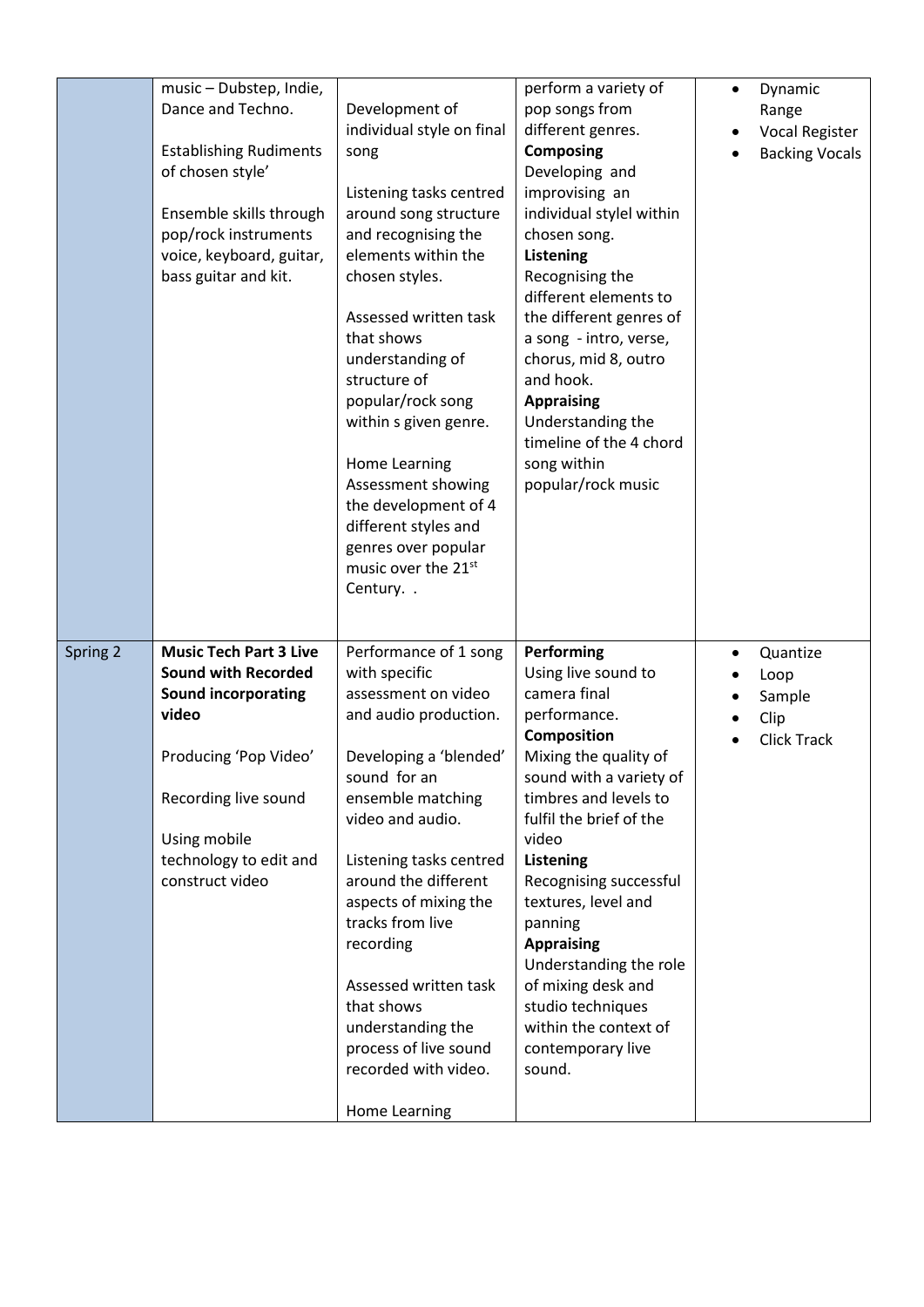|          |                                                                                                                                                                                                                        | Development of the<br>'Pop Video' within the<br>21 <sup>st</sup> Century.                                                                                                                                                                                                                                                                                                       |                                                                                                                                                                                                                                                                                                                                                                                                                                                              |                                                                                                                                                                                                               |
|----------|------------------------------------------------------------------------------------------------------------------------------------------------------------------------------------------------------------------------|---------------------------------------------------------------------------------------------------------------------------------------------------------------------------------------------------------------------------------------------------------------------------------------------------------------------------------------------------------------------------------|--------------------------------------------------------------------------------------------------------------------------------------------------------------------------------------------------------------------------------------------------------------------------------------------------------------------------------------------------------------------------------------------------------------------------------------------------------------|---------------------------------------------------------------------------------------------------------------------------------------------------------------------------------------------------------------|
| Summer 1 | <b>Music from around the</b><br>World part 3 (The<br><b>Reggae Tradition)</b><br>Ensemble skills,<br>securing instrumental<br>technique through<br>variety of chord<br>structures with<br>emphasis on the off<br>beat. | Rastafarianism and<br>putting reggae in<br>context.<br>Off beat rhythm.<br>Playing chords off<br>beat.<br>Playing two or more<br>parts together e.g. riff<br>and chord.<br>Performance three<br>little<br>birds as a class<br>performance.<br>Buffalo soldier in small<br>groups.                                                                                               | Performing<br>Using traditional<br>reggae instruments -<br>voice, guitar (rhythm<br>and lead), keyboard,<br>bass guitar, drum kit<br>and untuned<br>percussion to perform<br>2 contemporary reggae<br>songs.<br><b>Composing</b><br>Developing pentatonic<br>riff (short melody) over<br>given chord sequence.<br><b>Listening</b><br>Recognising the<br>structures muscal<br>elements that make a<br>reggae song.<br><b>Appraising</b><br>Understanding the | Syncopation<br>$\bullet$<br>Effects<br>Reverb<br>Delay<br>Protest song<br>Rastafarianism<br>$\bullet$<br>Rim Shot                                                                                             |
|          |                                                                                                                                                                                                                        |                                                                                                                                                                                                                                                                                                                                                                                 | process and history of<br>the development of a<br>reggae song.                                                                                                                                                                                                                                                                                                                                                                                               |                                                                                                                                                                                                               |
| Summer 2 | <b>Music Industry Project</b><br>-Staging a concert<br>Venues and live<br>performance<br>Production and<br>promotion<br>Performance/creative<br>roles<br>Management and<br>promotion roles                             | Delivering and<br>performing class<br>concert in public<br>domain.<br>Performance work,<br>areas of health and<br>safety including setting<br>up equipment,<br>marketing strategies<br>including advertising,<br>budgeting and<br>reviewing the musical<br>product. Performance<br>of 1 song with specific<br>assessment on video<br>and audio production.<br>Developing a role | Performing<br>Utilising performance<br>skills within live<br>performance<br>Composition<br>Adapting song<br>structure to meet<br>concert requirements<br>Listening<br>Recognising successful,<br>levels and panning in<br>live performance<br><b>Appraising</b><br>Understanding the<br>roles within a live<br>sound performance.                                                                                                                            | P A System<br>Amps<br>Leads<br><b>Mixing Desk</b><br><b>Lighting Desk</b><br>Microphones<br>Electronic<br><b>Feed Back</b><br>Distortion<br>Clean Sound<br>Marketing<br><b>Sales</b><br>Advertising<br>Upload |
|          |                                                                                                                                                                                                                        | within the industry as<br>part of performance,<br>promotion and<br>technical team.                                                                                                                                                                                                                                                                                              |                                                                                                                                                                                                                                                                                                                                                                                                                                                              |                                                                                                                                                                                                               |